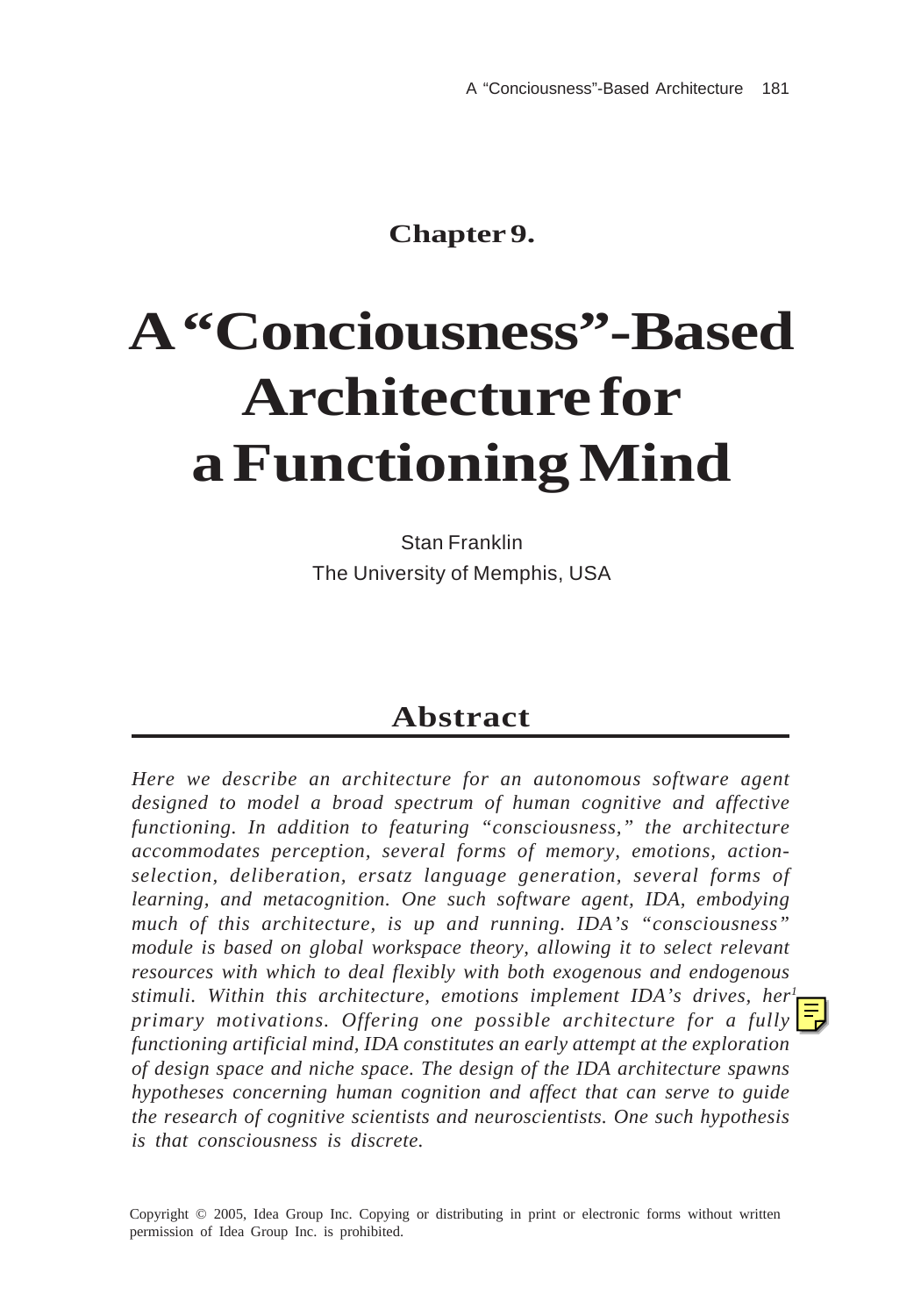What is a mind? I have maintained for years, and still do, that the most useful way to look at a mind is as a control structure for an autonomous agent (see the next section). The continuing task of a mind is to produce the agent's next action, to answer the only really significant question there is—what shall I do next (Franklin, 1995). Any theory specifying how to go about answering this question is a theory of mind.<sup>2</sup> A theory is computationally plausible if it can be implemented or modeled on a computer, very likely on a virtual machine running on a computer (Sloman & Chrisley, 2003). If our theory is to be implemented or modeled on a computer, we must have in hand a computationally plausible architecture with which to implement or model it. If we have succeeded in implementing our architecture on a computer so that it supports our theory of mind on an autonomous agent, we have produced an artificial mind.

This chapter is devoted primarily to the description of one such, complex, functioning-rificial mind, and to some of the hypotheses about human affect and cognition  $t\bar{z}$  are derived from it. This artificial mind is the control structure of an autonomous software agent, IDA (Franklin, Kelemen, & McCauley, 1998; Franklin, 2001). IDA's architecture implements global workspace theory, a theory of mind (Baars, 1988, 1997, 2002). It can be seen as an early contribution to the exploration of design space and niche space (Sloman, 1998).

# **Autonomous Agents**

Artificial intelligence pursues the twin goals of understanding human intelligence and of producing intelligent software and artifacts. Designing, implementing, and experimenting with autonomous agents furthers both of these goals in a synergistic way (Franklin, 1997). An *autonomous agent* (Franklin & Graesser, 1997) is a system situated in, and part of, an environment, which senses that environment, and acts on it, over time, in pursuit of its own agenda. In biological agents, this agenda arises from evolved drives and their associated goals; in artificial agents from drives and goals built in by its designer. Such drives that act as motive generators (Sloman, 1987) must be present, whether explicitly represented or expressed causally. The agent also acts in such a way as to possibly influence what it senses at a later time. In other words, it is structurally coupled to its environment (Maturana, 1975; Maturana et al., 1980). Biological examples of autonomous agents include humans and most animals. Nonbiological examples include some mobile robots and various computational agents, includ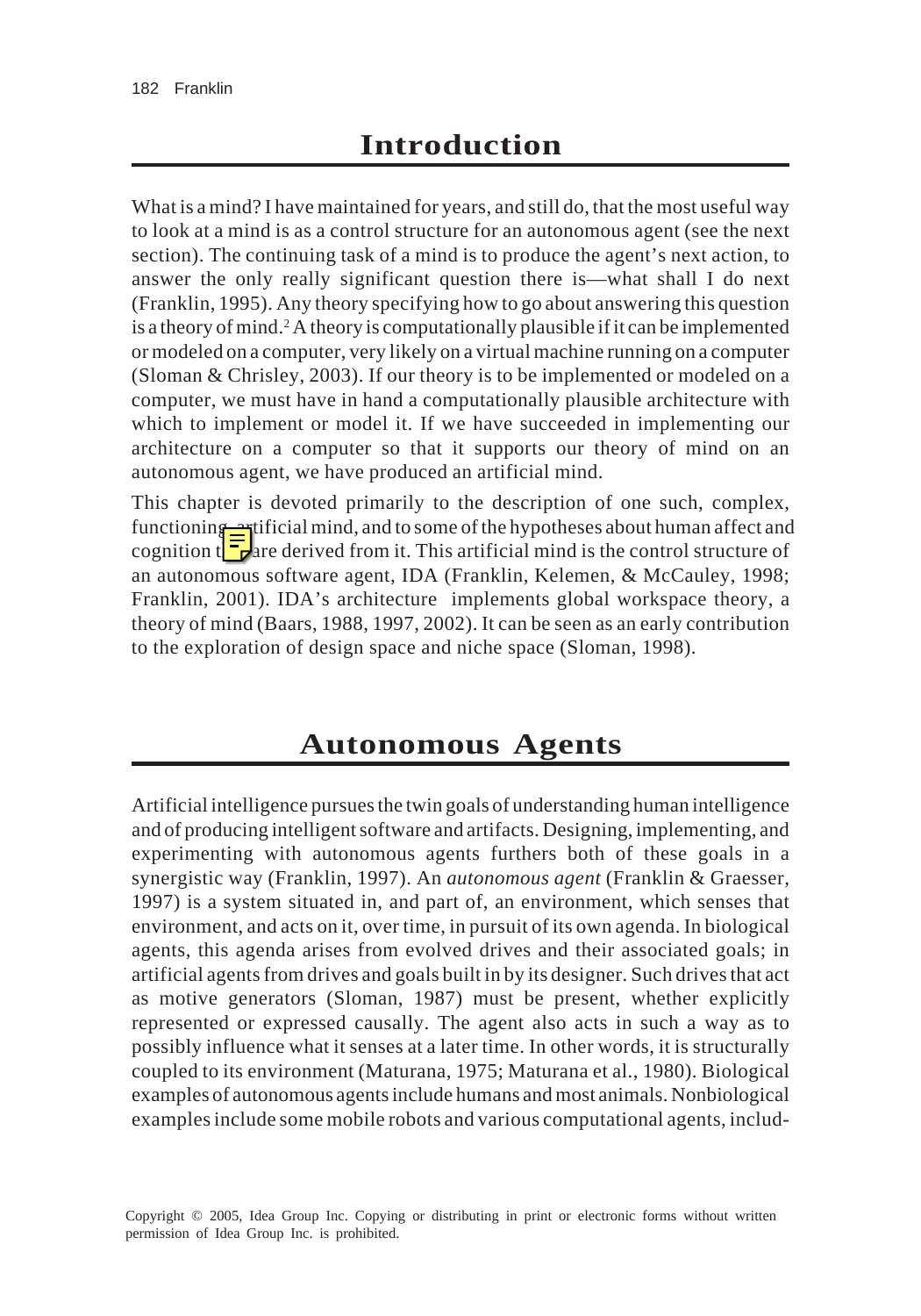ing artificial life agents, software agents, and many computer viruses. We will be concerned with autonomous software agents designed for specific tasks and "living" in real-world computing systems, such as operating systems, databases, or networks.

Such autonomous software agents serve to spawn hypotheses about human cognition and affect that can serve to guide the research of cognitive scientists and neuroscientists. Each design decision taken for the agent translates into such a hypothesis about human cognitive or affective functioning (Franklin, 1997). Thus, in addition to their practical function, such agents can further the interests of science.

Roboticists often claim that autonomous software agents are not embodied in that they typically do not have to deal with the physics of the real world (Prem, 1997). However, some software agents, including our IDA, negotiate with humans in a real-world environment. They both causally affect the real, physical world and are affected by it. For this to happen, they, in some sense, must be embodied.

## **Global Workspace Theory**

The material in this section relates to Baars' two books (1988, 1997) and superficially describes his global workspace theory of consciousness. In this theory, Baars, along with many others (for example, Minsky, 1985; Ornstein, 1986; Edelman, 1987; Jackson, 1987), postulates that human cognition is largely implemented by a multitude of relatively small, special-purpose processes, almost always subconscious. (It is a multiagent system.) Communication between them is rare and over a narrow bandwidth. Coalitions of such processes find their way into a global workspace (and thus into consciousness). This limited capacity workspace serves to broadcast the message (contents) of the coalition to all the subconscious processors in order to recruit other processors to join in the handling of the current novel situation or in solving the current problem. Thus, consciousness in this theory allows us to deal with novelty or problematic situations that cannot be dealt with efficiently, or at all, by automatized, subconscious processes. In particular, consciousness provides access to appropriately useful resources, thereby solving the *relevance problem*, that is, the problem of identifying those resources that are relevant to the current situation.

 All of this takes place under the auspices of contexts: goal contexts, perceptual contexts, conceptual contexts, and cultural contexts. Baars uses goal hierarchies, dominant goal contexts, a dominant goal hierarchy, dominant context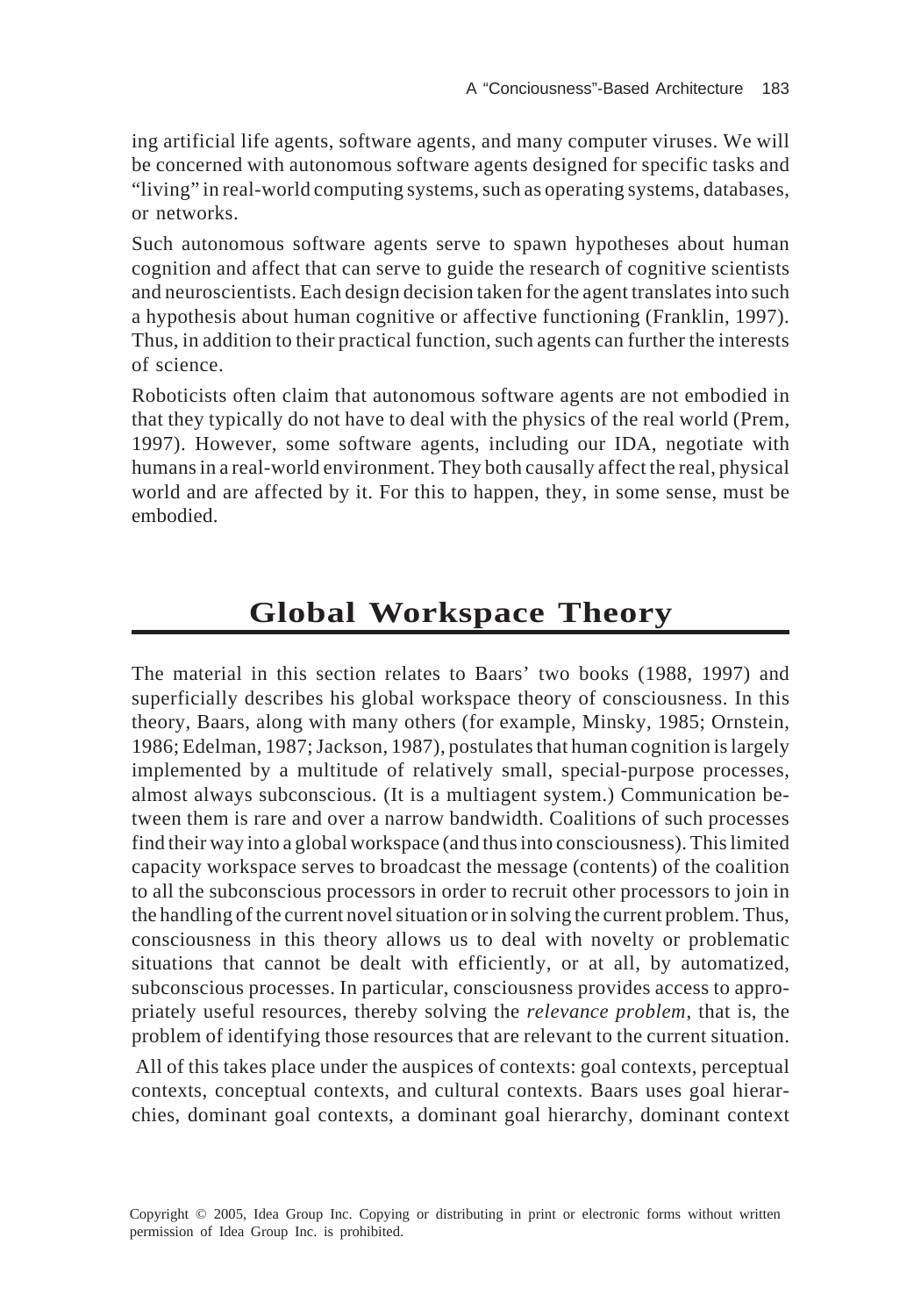hierarchies, and lower level context hierarchies. Each context is a coalition of processes. Though contexts are typically subconscious, they strongly influence conscious processes.

Baars postulated that learning results simply from conscious attention; that is, that consciousness is sufficient for learning. There is much more to the theory, including attention, action selection, emotion, voluntary action, metacognition, and a sense of self. I think of it as a high-level theory of cognition and of affect.

## **"Conscious" Software Agents**

A "*conscious"* software agent is defined to be an autonomous software agent that implements global workspace theory. (No claim of sentience or phenomenal consciousness is being made, hence, the scare quotes.) I believe that "conscious" software agents have the potential to play a synergistic role in both cognitive theory and intelligent software. Minds can be viewed as control structures for autonomous agents (Franklin, 1995). A theory of mind constrains the design of a "conscious" agent that implements that theory. While a theory is typically abstract and only broadly sketches an architecture, an implemented, computational design provides a fully articulated architecture and a complete set of mechanisms. This architecture and set of mechanisms provides a richer, more concrete, and more decisive theory. Moreover, every design decision taken during an implementation furnishes a hypothesis about how human minds work. These hypotheses may motivate experiments with humans and other forms of empirical tests, thereby providing direction to research in cognitive science and neuroscience. Conversely, the results of such experiments motivate corresponding modifications of the architecture and mechanisms of the software agent. In this way, the concepts and methodologies of cognitive science and of computer science will work synergistically to enhance our understanding of mechanisms of mind (Franklin, 1997).

# **"Conscious" Mattie**

"Conscious" Mattie (CMattie) was our first "conscious" software agent. She is a clerical agent devoted to publicizing mostly weekly seminars on various subjects in a Mathematical Sciences Department (McCauley & Franklin, 1998; Ramamurthy et al., 1998; Zhang et al., 1998; Bogner et al., 2000). She composes and e-mails weekly seminar announcements, having communicated by e-mail

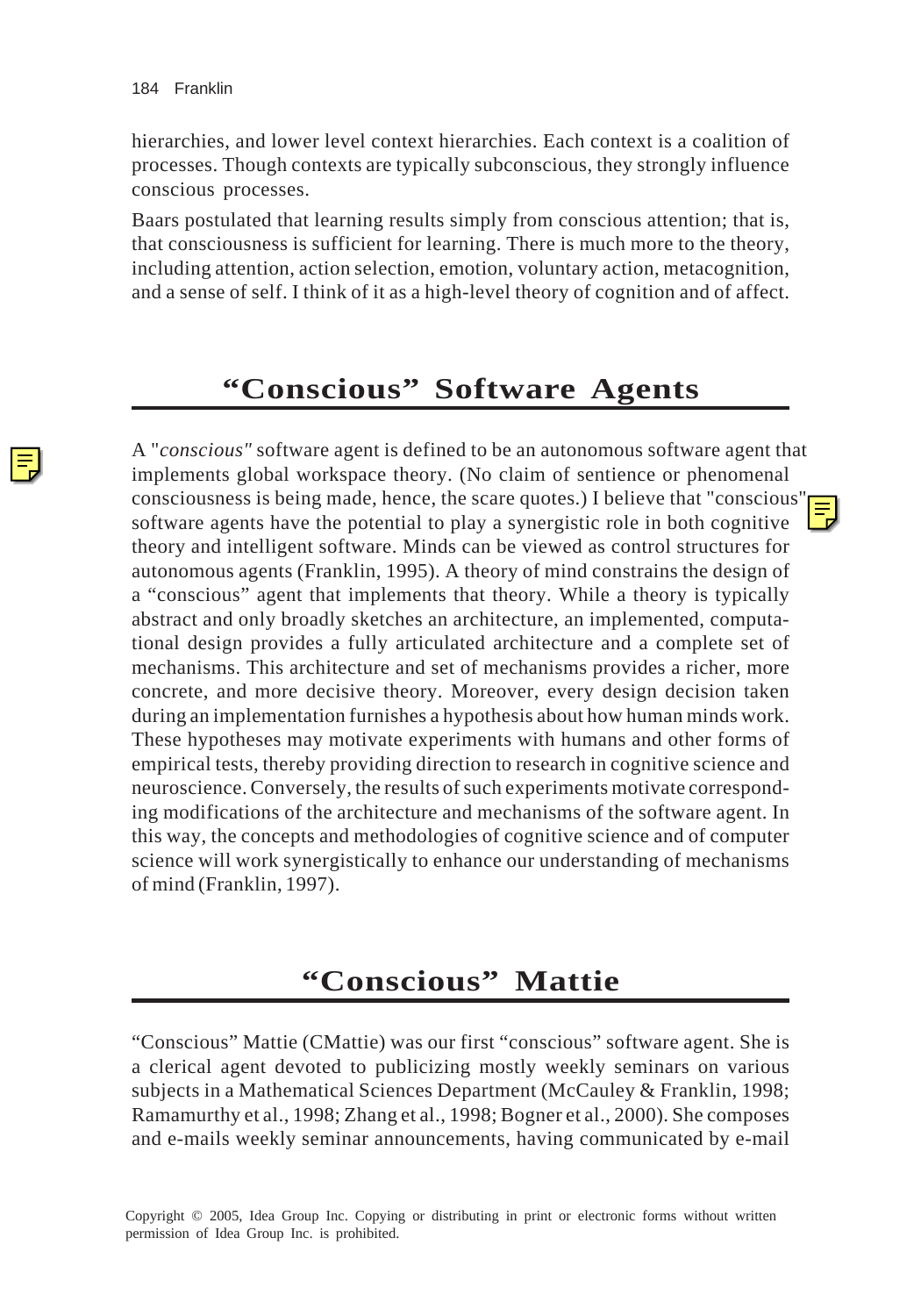with seminar organizers and announcement recipients in natural language. She maintains her mailing list, reminds organizers who are late with their information, and warns of space and time conflicts. There is no human involvement other than these e-mail messages. CMattie's cognitive modules include perception, learning, action selection, associative memory, "consciousness," emotion, and metacognition. Her emotions influence her action selection. Her mechanisms include variants and extensions of Maes' behavior nets (1989), Hofstadter and Mitchell's Copycat architecture (1994), Jackson's pandemonium theory (1987), Kanerva's sparse distributed memory (1988), and Holland's classifier systems (Holland, 1986).

CMattie will play only a minor role in what follows. The brief description above is included for two reasons. Several of the references given in the context of IDA's modules will, in fact, describe similar modules in CMattie rather than IDA modules. In these cases, the descriptions therein will be mostly accurate when applied to the corresponding IDA module. Second, CMattie constitutes an instructive example relating to the exploration of design space (Sloman, 1998). CMattie's cognitive processes are reactive and metacognitive without being deliberative, demonstrating that this combination is possible if only in an impoverished way.

## **IDA**

IDA (Intelligent Distribution Agent) is a "conscious" software agent that was developed for the U.S. Navy (Franklin et al., 1998). At the end of each sailor's tour of duty, he or she is assigned to a new billet. This assignment process is called distribution. The Navy employs some 280 people, called detailers, full time, to effect these new assignments. IDA's task is to facilitate this process by automating the role of detailer.

IDA's task presents both communication problems and action selection problems involving constraint satisfaction. It must communicate with sailors via email and in natural language, understanding the content and producing lifelike responses. Sometimes IDA will initiate conversations.  $sh_{\square}$ ust access a number of databases, again understanding the content. She seeks that the Navy's needs are satisfied, for example, the required number  $\mathbb{Z}$  sonar technicians on a destroyer with the required types of training. In doing so, IDA must adhere to a number of Navy policies. Shermalst hold down moving costs. And, IDA must cater to the needs and desires of  $\Box$  sailors as well as is possible. This includes negotiating with the sailor via an e-mail correspondence in natural language. IDA's architecture and mechanisms are largely modeled after those of CMattie,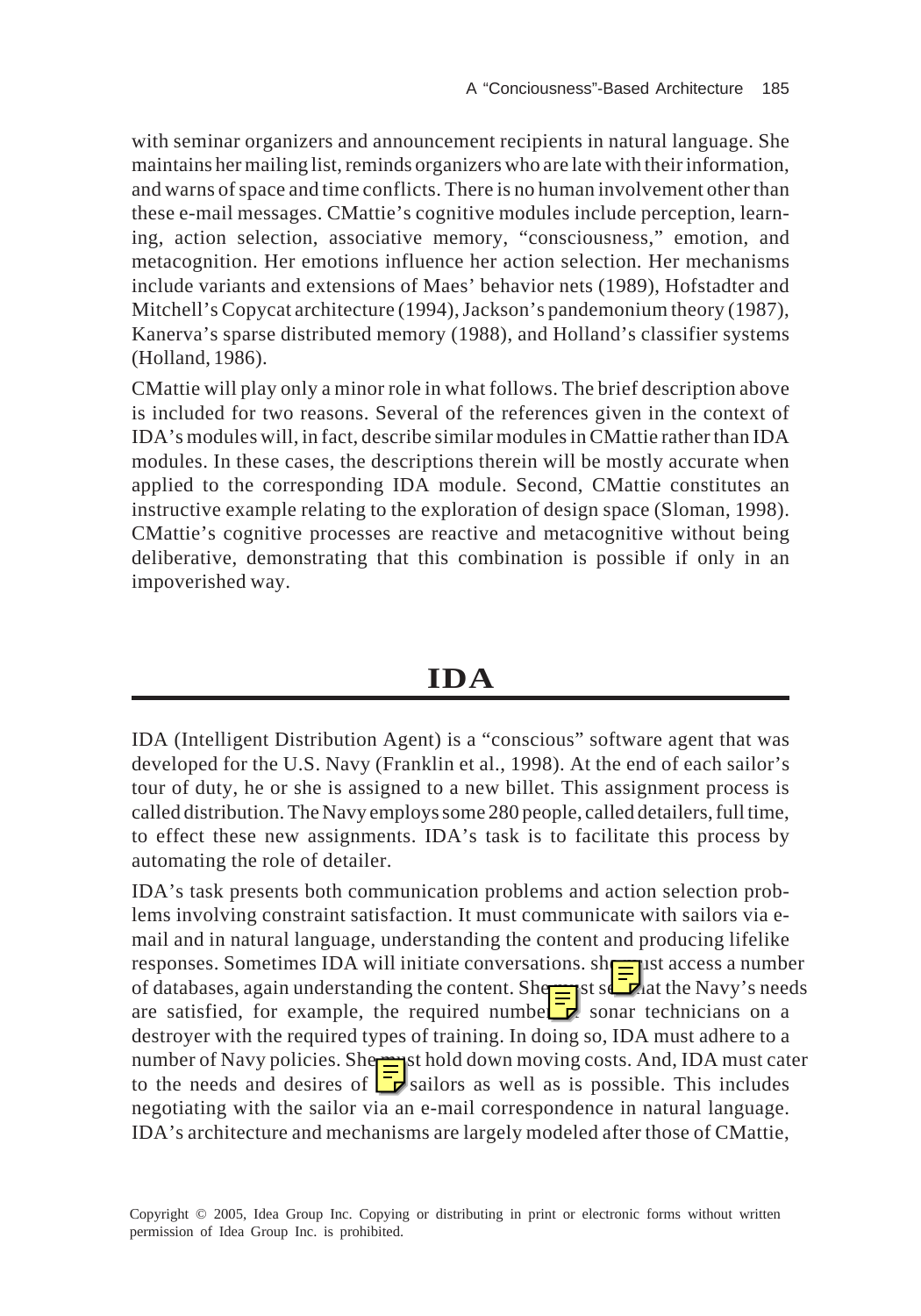though they are more complex. In particular, IDA employs deliberative reasoning in the service of action selection, where CMattie was able to do without.

Before going further, it is important that we distinguish between IDA as a computational model and as a conceptual model. The computational IDA is a running piece of Java code, an actual software agent. The conceptual IDA model includes everything in the computational model with relatively minor changes. It also includes, however, additional functionality that has been designed but not yet implemented. In what follows, I will try to carefully note capabilities not yet implemented. Unless otherwise stated, descriptions will be of the computational model.

As we hypothesize that humans also do, the IDA model runs in a rapidly continuing sequence of partially overlapping cycles, called cognitive cycles (Baars & Franklin, 2003). These cycles will be discussed in detail below, after the IDA architecture and its mechanisms are described.

# **"Conscious" Software Architecture and Mechanisms**

The IDA architecture is partly symbolic and partly connectionist, at least in spirit. Although there are no artificial neural networks as such, spreading activation abounds. The mechanisms used in implementing the several modules have been inspired by a number of different new AI techniques (Hofstadter & Mitchell, 1994; Holland, 1986; Jackson, 1987; Kanerva, 1988; Maes, 1989; Minsky, 1985; Valenzuela-Rendon, 1991). The architecture is partly composed of entities at a relatively high level of abstraction, such as behaviors, message-type nodes, emotions, etc. (all discussed in this chapter), and partly of low-level codelets.

Each codelet is a small piece of code performing a simple, specialized task. They correspond to Baars' processors in global workspace theory (1988). Most codelets are, like demons in an operating system, always watching for a situation to arise, making it appropriate to act. Codelets come in many varieties: perceptual codelets, information codelets, attention codelets, behavior codelets, expectation codelets, etc. (all described in this chapter). Though most codelets subserve some high-level entity, many codelets work independently. Codelets do almost all the work. IDA can almost be viewed as a multiagent system, though not in the usual sense of the term.

As noted above, most of IDA's various entities, both high-level entities and codelets, carry and spread some activation. Such activation typically hopes to measure some sort of strength or relevance. Unless told otherwise, it is safe to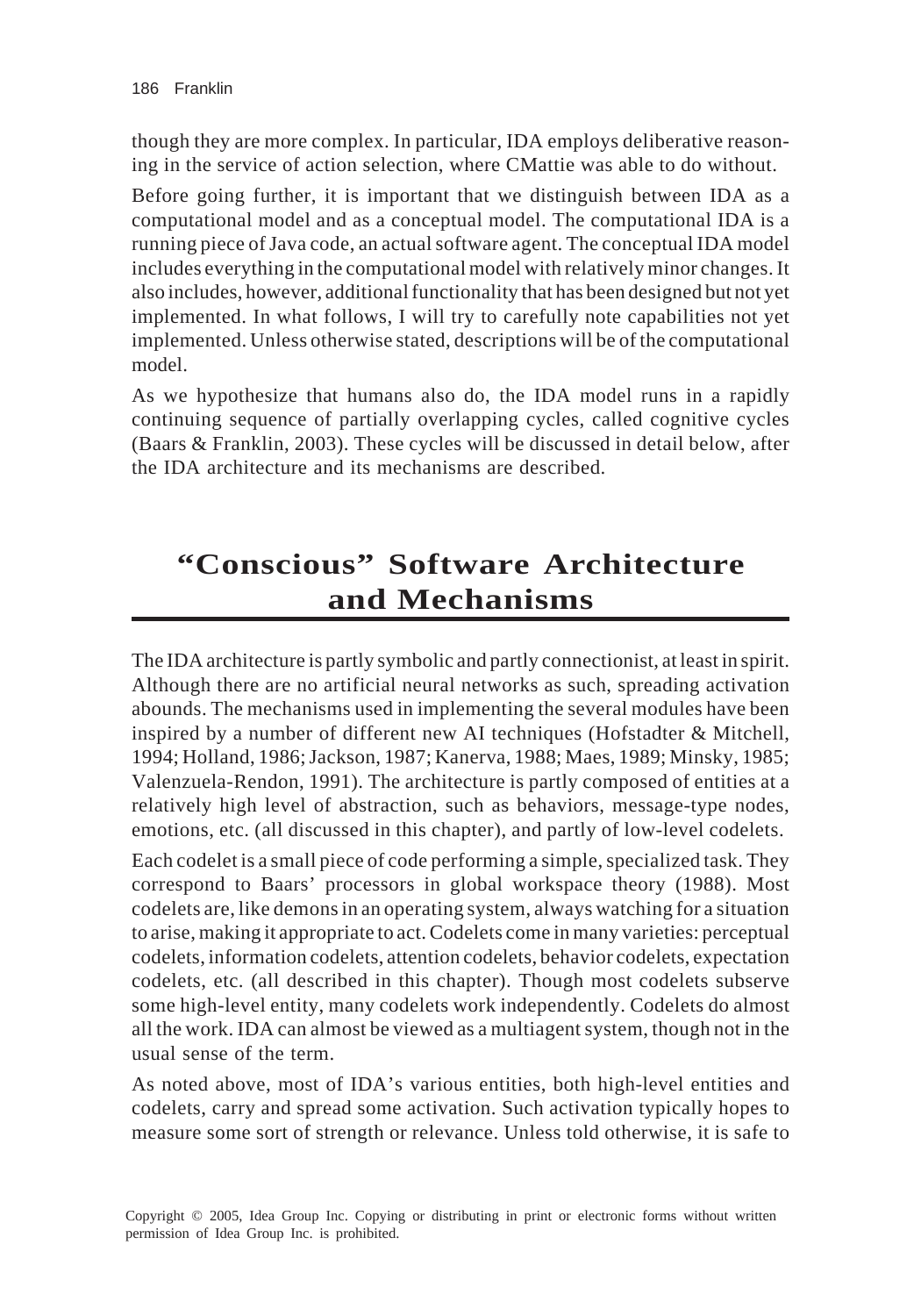assume that every activation decays over time. Finally, note that though the IDA architecture is conveniently described in terms of modules, it is, in fact, tightly connected. Like the brain, the IDA architecture is both modular and highly interconnected.

#### **Perception**

IDA perceives both exogenously and endogenously (Zhang et al., 1998). The stimuli of her single sense are strings of characters. We use Barsalou's perceptual symbol systems as a guide (1999). The perceptual knowledge base of this agent, called perceptual memory, takes the form of a semantic net with activation called the slipnet. The name is taken from the Copycat architecture that employs a similar construct (Hofstadter & Mitchell, 1994). Nodes of the slipnet constitute the agent's perceptual symbols, representing individuals, categories, and higher-level ideas and concepts. A link of the slipnet represents a relation between its source node and its sink node (see Figure 1).

An incoming stimulus, say an e-mail message, is descended upon by a hoard of perceptual codelets. Each of these codelets is looking for some particular string or strings of characters, say one of the various forms of the name of the city of Norfolk. Upon finding an appropriate character string, the codelet will activate an appropriate node or node in the slipnet. The slipnet will eventually settle down. Nodes with activations over threshold and their links are taken to be the constructed meaning of the stimulus. Pieces of the slipnet containing nodes and



*Figure 1. A portion of the Slipnet*

Copyright © 2005, Idea Group Inc. Copying or distributing in print or electronic forms without written permission of Idea Group Inc. is prohibited.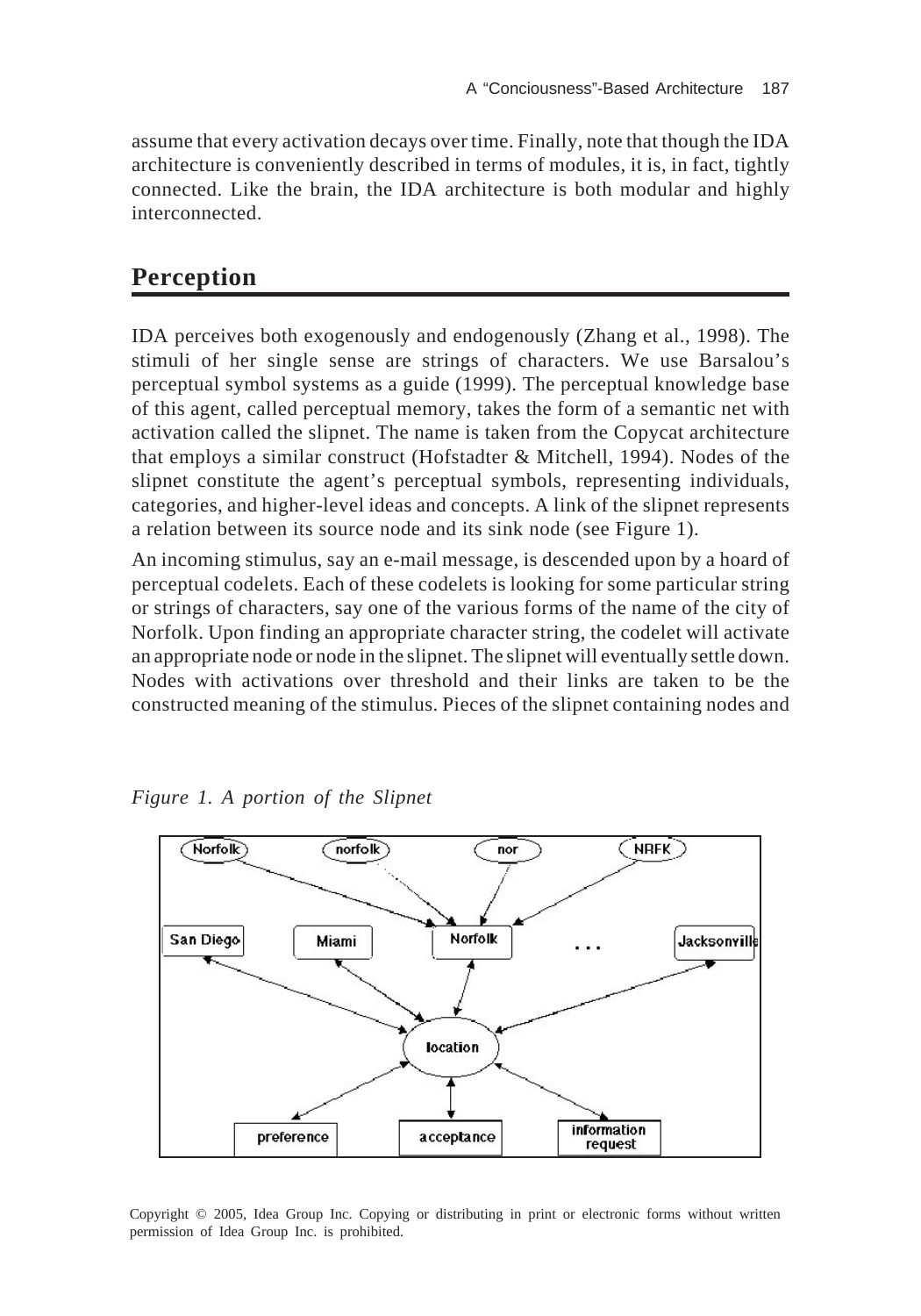links, together with perceptual codelets with the task of copying the piece to working memory constitute Barsalou's perceptual symbol simulators.

#### **Memory**

Both CMattie and IDA employ sparse distributed memory (SDM) as their major associative memories (Anwar, Dasgupta, & Franklin, 1999; Anwar & Franklin, 2003). SDM is a content addressable memory that, in many ways, is an ideal computational mechanism for use as a long-term associative memory (Kanerva, 1988). Content addressable means that items in memory can be retrieved by using part of their contents as a cue, rather than having to know the item's address in memory.

The inner workings of SDM rely on large binary spaces, that is, spaces of vectors containing only zeros and ones, called bits. These binary vectors, called words, serve as both the addresses and the contents of the memory. The dimension of the space determines the richness of each word. These spaces are typically far too large to implement in any conceivable computer. Approximating the space uniformly with some manageable number of actually implemented, hard locations surmounts this difficulty. The number of such hard locations determines the carrying capacity of the memory. Features are represented as one or more bits. Groups of features are concatenated to form a word. When writing a word to memory, a copy of the word is placed in all close enough hard locations. When reading a word, a close enough cue would reach all close enough hard locations and get some sort of aggregate or average out of them. As mentioned above, reading is not always successful. Depending on the cue and the previously written information, among other factors, convergence or divergence during a reading operation may occur. If convergence occurs, the pooled word will be the closest match (with abstraction) of the input reading cue. On the other hand, when divergence occurs, there is no relation, in general, between the input cue and what is retrieved from memory.

SDM is much like human long-term declarative memory. A human often knows what he or she does or does not know. If asked for a telephone number I have once known, I may search for it. When asked for one I have never known, an immediate "I don't know" response ensues. SDM makes such decisions based on the speed of initial convergence. The reading of memory in SDM is an iterative process. The cue is used as an address. The content at that address is read as a second cue, and so on, until convergence, that is, until subsequent contents look alike. If it does not quickly converge, an "I don't know" is the response. The "on the tip of my tongue phenomenon" corresponds to the cue having content just at the threshold of convergence. Yet another similarity is the power of rehearsal, during which an item would be written many times and, at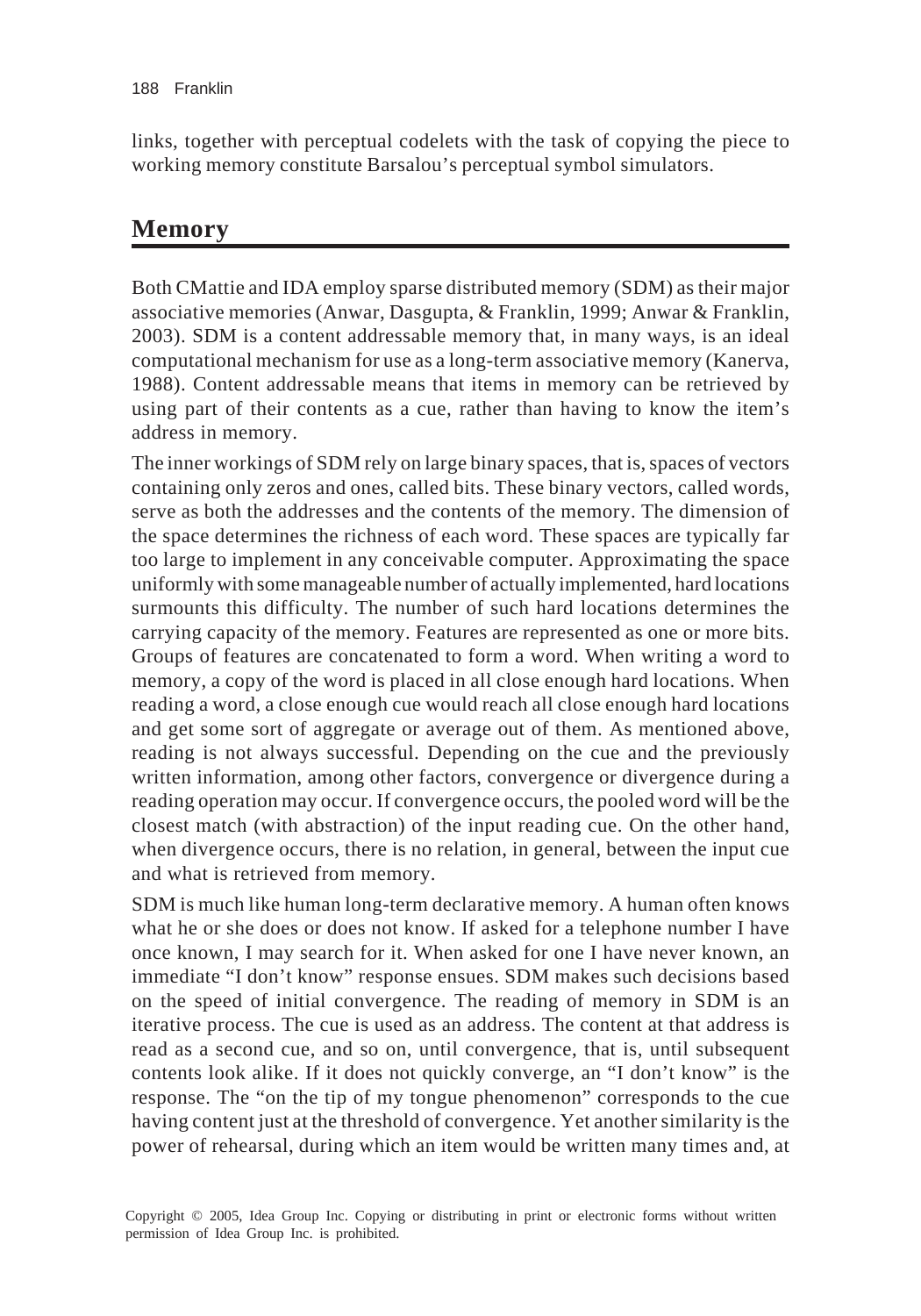each of these, to a thousand locations—that is the *distributed* part of sparse distributed memory. A well-rehearsed item can be retrieved with smaller cues. Another similarity is interference, which would tend to increase over time as a result of other similar writes to memory. The IDA conceptual model uses variants of SDM to implement both transient episodic memory and declarative memory (Franklin et al., in review; Ramamurthy, D'Mello, & Franklin, to appear).

#### **"Consciousness"**

The "consciousness" modules in CMattie and IDA are almost identical. In both architectures, the processors postulated by global workspace theory are implemented by codelets, small pieces of code. These are specialized for some simple task and often play the role of a demon waiting for an appropriate condition under which to act. The apparatus for producing "consciousness" consists of a coalition manager, a spotlight controller, a broadcast manager, and a collection of attention codelets that recognize novel or problematic situations (Bogner, 1999; Bogner et al., 2000). Each attention codelet keeps a watchful eye out for some particular situation to occur that might call for "conscious" intervention. Upon encountering such a situation, the appropriate attention codelet will be associated with the small number of information codelets that carry the information describing the situation. This association should lead to the collection of this small number of codelets, together with the attention codelet that collected them, becoming a coalition. Codelets also have activations. Upon noting a suitable situation, an attention codelet will increase its activation as a function of the match between the situation and its preferences. This allows the coalition, if one is formed, to compete for "consciousness."

The coalition manager is responsible for forming and tracking coalitions of codelets. Such coalitions are initiated on the basis of the mutual associations between the member codelets. During any given cognitive cycle, one of these coalitions finds its way to "consciousness," chosen by the spotlight controller, who picks the coalition with the highest average activation among its member codelets. Global workspace theory calls for the contents of "consciousness" to be broadcast to each of the codelets. The broadcast manager accomplishes this.

#### **Action Selection**

CMattie and IDA depend on an enhancement of Maes' behavior net (1989) for high-level action selection in the service of built-in drives (Song & Franklin, 2000; Negatu & Franklin, 2002). Each has several distinct drives operating in parallel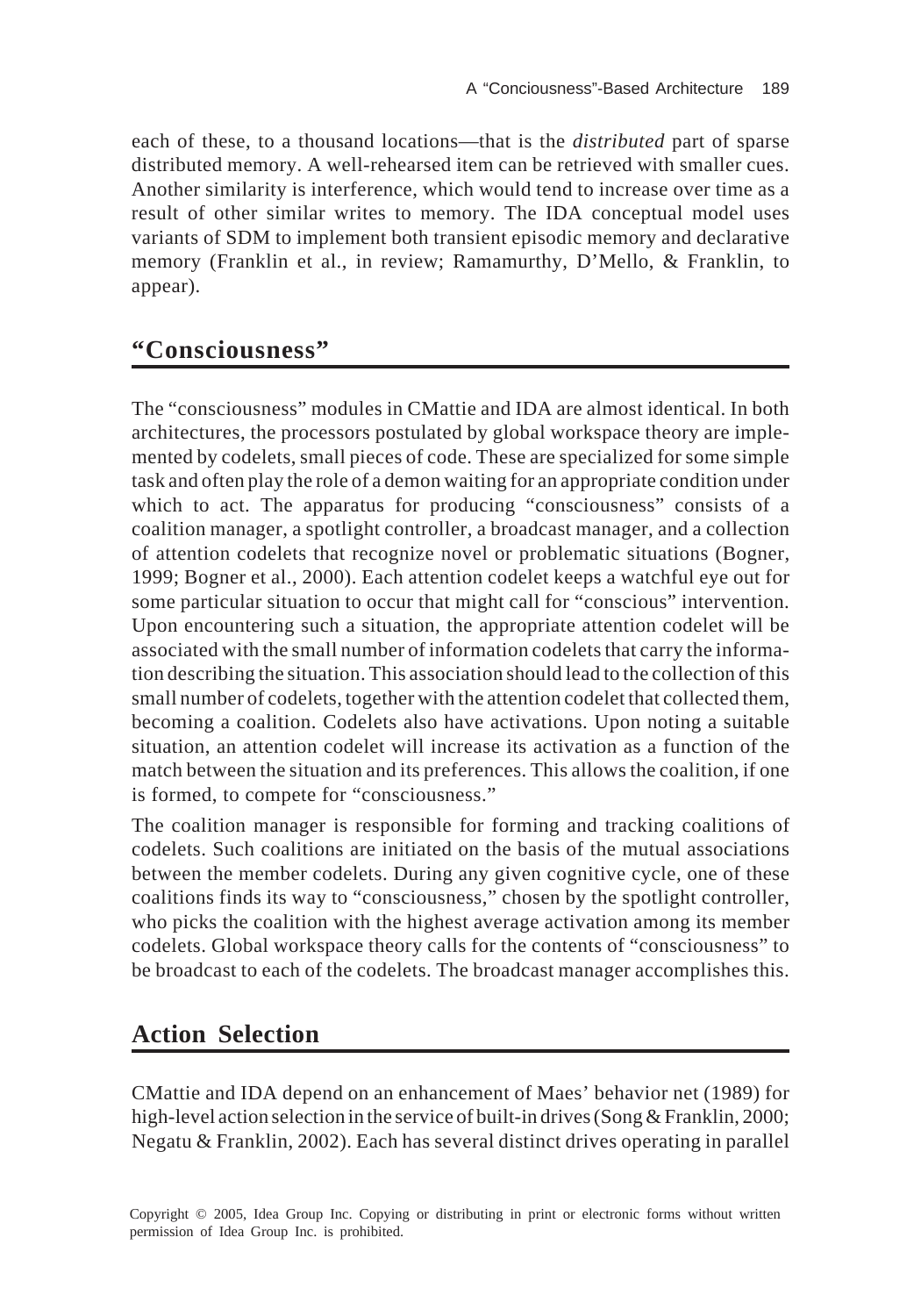and implemented in the IDA conceptual model by feelings and emotions. These drives vary in urgency as time passes and the environment changes. The goal contexts of global workspace theory are implemented as *behaviors* in the IDA model. Behaviors are typically mid-level actions, many depending on several behavior codelets for their execution. A behavior net is composed of behaviors and their various links. A behavior looks very much like a production rule, having preconditions as well as additions and deletions. A behavior is distinguished from a production rule by the presence of an activation, which is a number indicating some kind of strength level. Each behavior occupies a node in a digraph (directed graph). The three types of links of the digraph are completely determined by the behaviors. If a behavior *X* will add a proposition *b*, which is on behavior *Y*'s precondition list, then put a successor link from *X* to *Y*. There may be several such propositions, resulting in several links between the same nodes. Next, whenever you put in a successor going one way, put in a predecessor link going the other. Finally, suppose you have a proposition *m* on behavior *Y*'s delete list that is also a precondition for behavior *X*. In such a case, draw a conflictor link from *X* to *Y*, which is to be inhibitory rather than excitatory.

As in connectionist models, this digraph spreads activation. The activation comes from four sources: from activation stored in the behaviors, from the environment, from drives (through feelings and emotions in the IDA conceptual model), and from internal states. The environment awards activation to a behavior for each of its true preconditions. The more relevant it is to the current situation, the more activation it is going to receive from the environment. This source of activation tends to make the system opportunistic. Each drive awards activation to every behavior that, by being active, will satisfy that drive. This source of activation tends to make the system goal directed. Certain internal states of the agent can also send activation to the behavior net. This activation, for example, might come from a coalition of behavior codelets responding to a "conscious" broadcast. Finally, activation spreads from behavior to behavior along links. Along successor links, one behavior strengthens those behaviors with preconditions that it can help fulfill by sending them activation. Along predecessor links, one behavior strengthens any other behavior with an add list that fulfills one of its own preconditions. A behavior sends inhibition along a conflictor link to any other behavior that can delete one of its true preconditions, thereby weakening it. Every conflictor link is inhibitory. A behavior is *executable* if all of its preconditions are satisfied. To be acted upon, a behavior must be executable, must have activation over threshold, and must have the highest such activation. Behavior nets produce flexible, tunable action selection for these agents.

Behaviors in these agents almost always operate as part of behavior streams, which correspond to goal context hierarchies in global workspace theory. Visualize a behavior stream as a subgraph of the behavior net, with its nodes connected by predecessor links (Figure 2). A behavior stream is sometimes a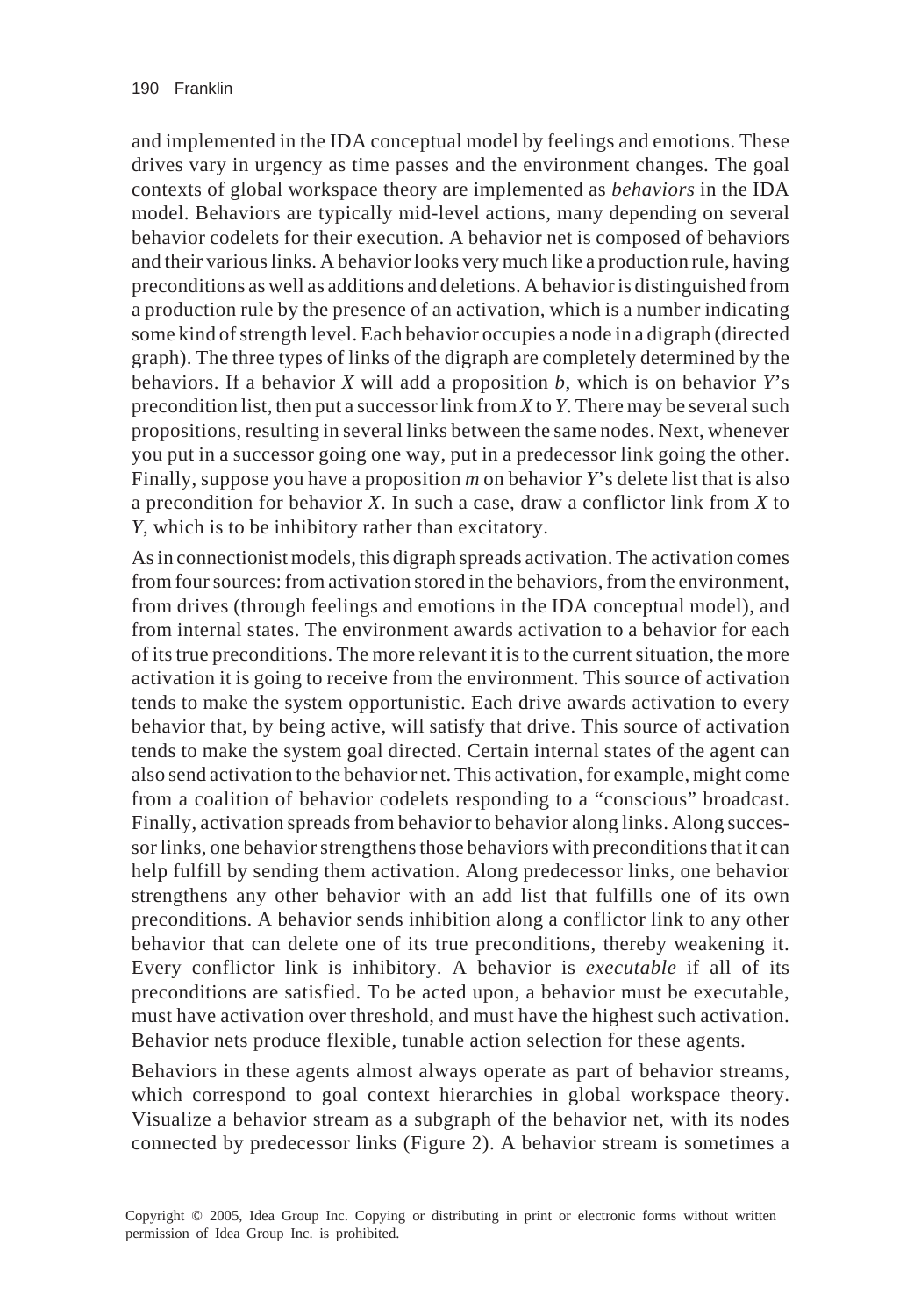*Figure 2. Behavior stream*



sequence, but not always. It can fork in either a forward or backward direction. A behavior stream can be usefully thought of as a partial plan of action.

#### **Constraint Satisfaction**

At the heart of IDA's task of finding new jobs for sailors lies the issue of constraint satisfaction. Not only must IDA consider the preferences of the sailor, she must also see that the requirements of an individual job are met, and simultaneously adhere to the policies of the Navy. Taking such issues into consideration, IDA's constraint satisfaction module is designed to provide a numerical measure of the fitness for a particular job for a particular sailor.

Given a specified issue such as a sailor preference, a particular Navy policy, or specific job requirement, a function is defined that provides a numerical measure of the fitness of this job for this sailor with respect to this particular issue. Computationally, these functions are diverse and often nonlinear. Most take their input from information from the sailor's personnel record or from the job requisition list that has already been written to IDA's working memory.

To find a common currency for these various issues, we laboriously found a set of weights for the issues, measuring their relative importance (Keleman et al., 2002). With these weights in hand, the weighted sum over the various issues forms a linear functional that provides the desired numerical measure of fitness. The calculating of such a fitness value requires several of IDA's cognitive cycles (see the following) to process each term in the linear functional.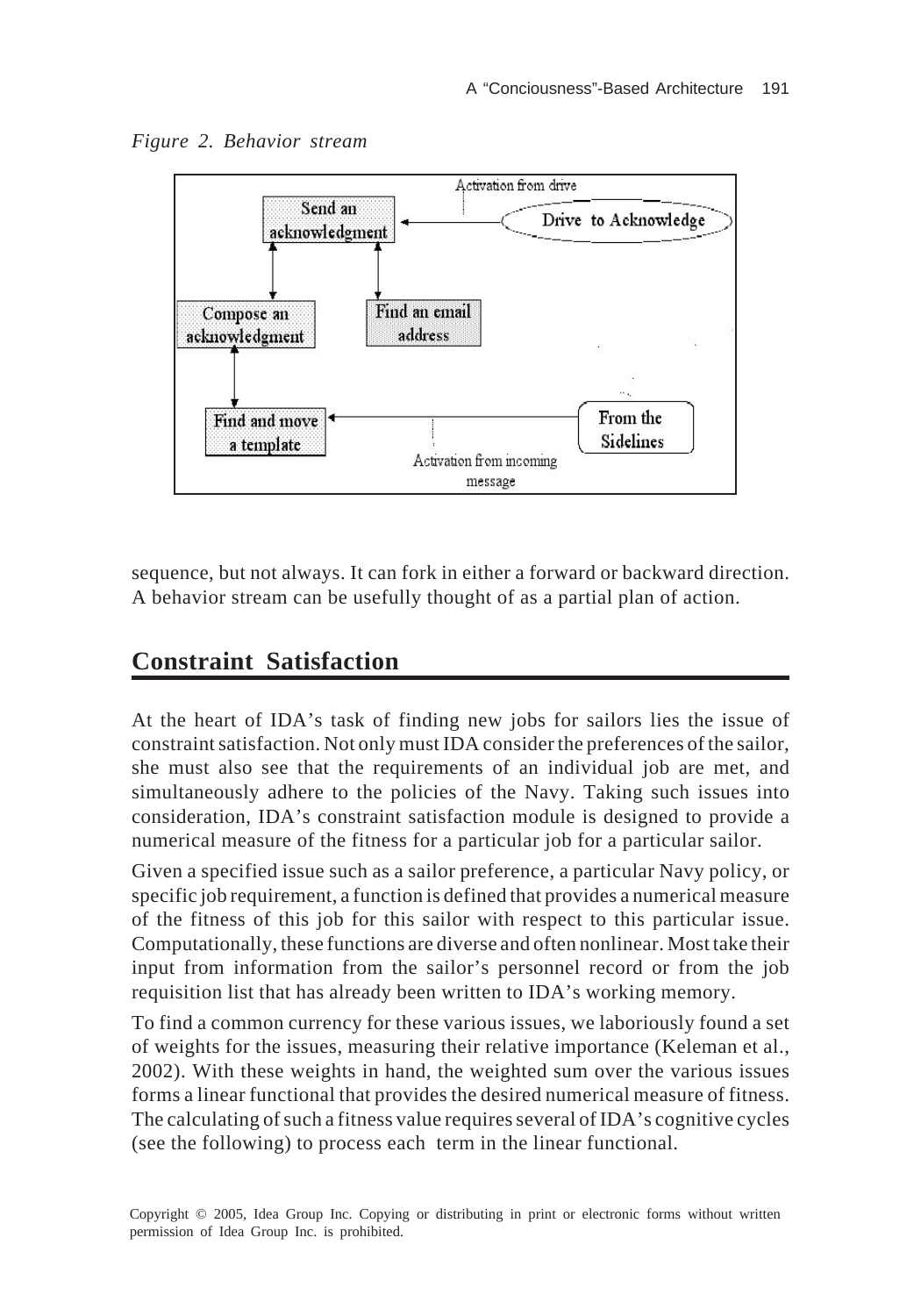

*Figure 3. IDA's cognitive cycle*

This is an oversimplified account; for example, there are multiplicative terms dealing with hard constraints. I chose not to describe IDA's constraint satisfaction module in more detail, because it is so restricted to her particular, practical domain. In some other application of the IDA architecture, the constraint satisfaction module would not likely appear.

## **Deliberation**

Action selection via the behavior net suffices for CMattie due to her relatively constrained domain. IDA's domain is more complex and requires deliberation in the sense of creating possible scenarios and partial plans of actions and then choosing between them. For example, suppose IDA is considering a ranked list of several possible jobs for a given sailor produced by her constraint satisfaction module, all seemingly suitable. IDA must construct a scenario for at least one of these possible billets. In each scenario, the sailor leaves his or her current position during a certain time interval, spends a specified length of time on leave, possibly reports to a training facility on a certain date, and arrives at the new billet within a given time window. Such scenarios are judged on how well they fit the temporal constraints and on moving and training costs.

As in humans, deliberation is mediated by the "consciousness" mechanism. Imagine IDA in the context of a behavior stream with a goal to construct a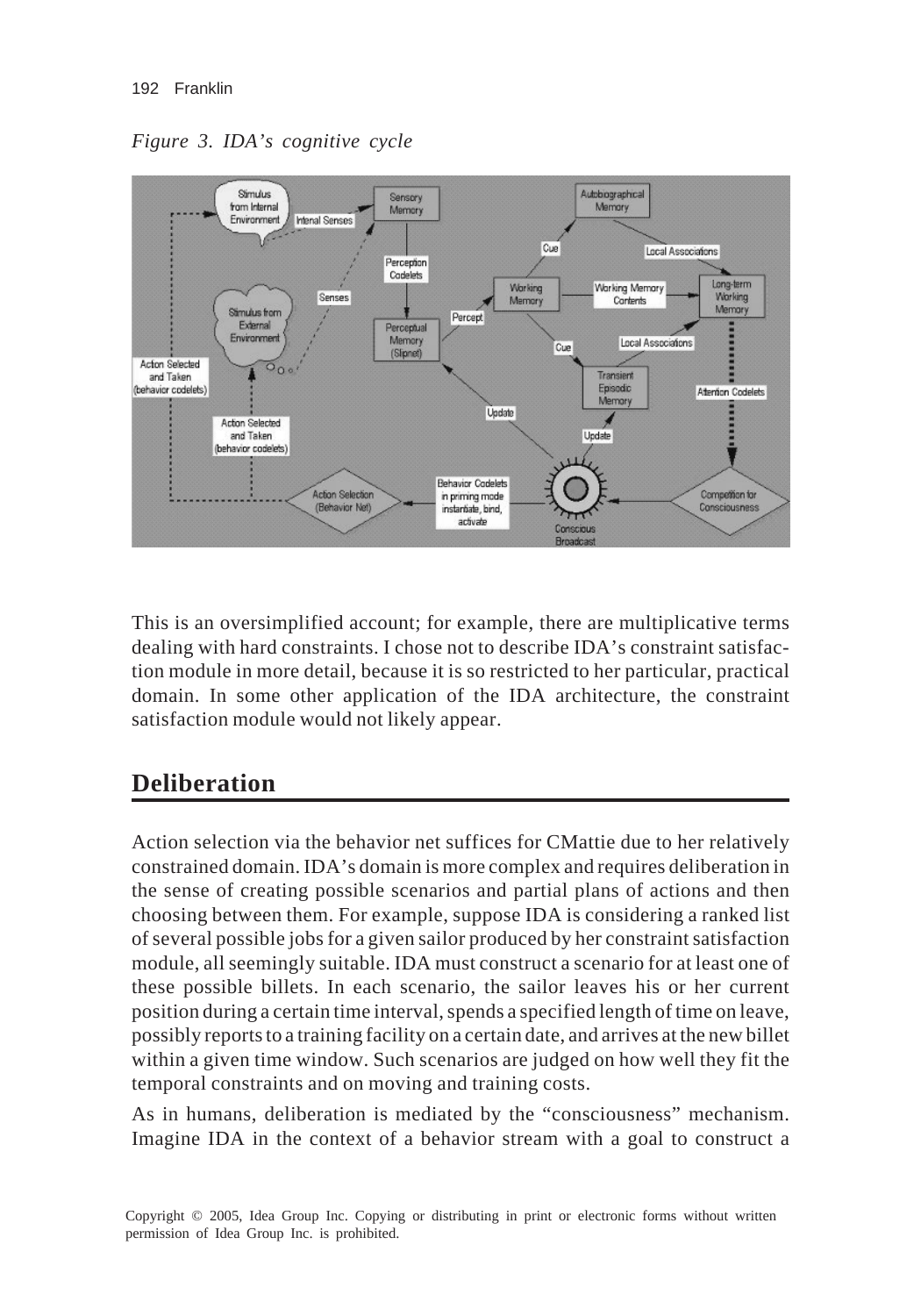scenario to help evaluate a particular job for a particular sailor. She must first decide on a departure date within an allowable window, the first event of the scenario. Then, events for travel time (often in more than one segment), leave time (occasionally in several segments), training time (with specified dates), and arrival date must be decided upon, again within an appropriate window. If the first try does not work, IDA typically starts over with a suitably adjusted departure date. If still unsuccessful after several tries, IDA will give up on that particular job and go on to another. When successful, the job in question is so marked in working memory and becomes a candidate for voluntary selection (see below) to be offered to the sailor. Each step in this process will require several cognitive cycles, as described below. Thus, IDA is capable of temporal deliberation.

#### **Voluntary Action**

Deliberation is also used in IDA to implement voluntary action in the form of William James' ideomotor theory as prescribed by global workspace theory (Baars, 1988, Chapter VII). Suppose scenarios have been constructed for several of the more suitable jobs. An attention codelet spots one that it likes, possibly due to this codelet's predilection for, say, low moving costs. The act of an attention codelet's bringing one of these candidates to consciousness serves to propose it. This is James' idea popping into mind. If no other attention codelet brings an objection to consciousness or proposes a different job, a timekeeper codelet assigned the particular task of deciding will conclude, after a suitable time having passed, that the proposed job will be offered, and starts the process by which it will be so marked in working memory. Objections and proposals can continue to come to consciousness, but the patience of the timekeeper codelet dampens as time passes. Also, the activation of a given attention codelet tends to diminish after winning a competition for consciousness in any given cognitive cycle. This lessening makes it less likely that this particular attention codelet will be successful in proposing, objecting, or supporting in the near future. This diminishing of patience and activation serve to prevent continuing oscillations in the voluntary action selection process.

## **Language Generation**

IDA's language generation module follows the same back and forth to "consciousness" routine carried out over a number of cognitive cycles. For example, in composing a message offering a sailor a choice of two billets, an attention codelet would bring to "consciousness" the information that this type of message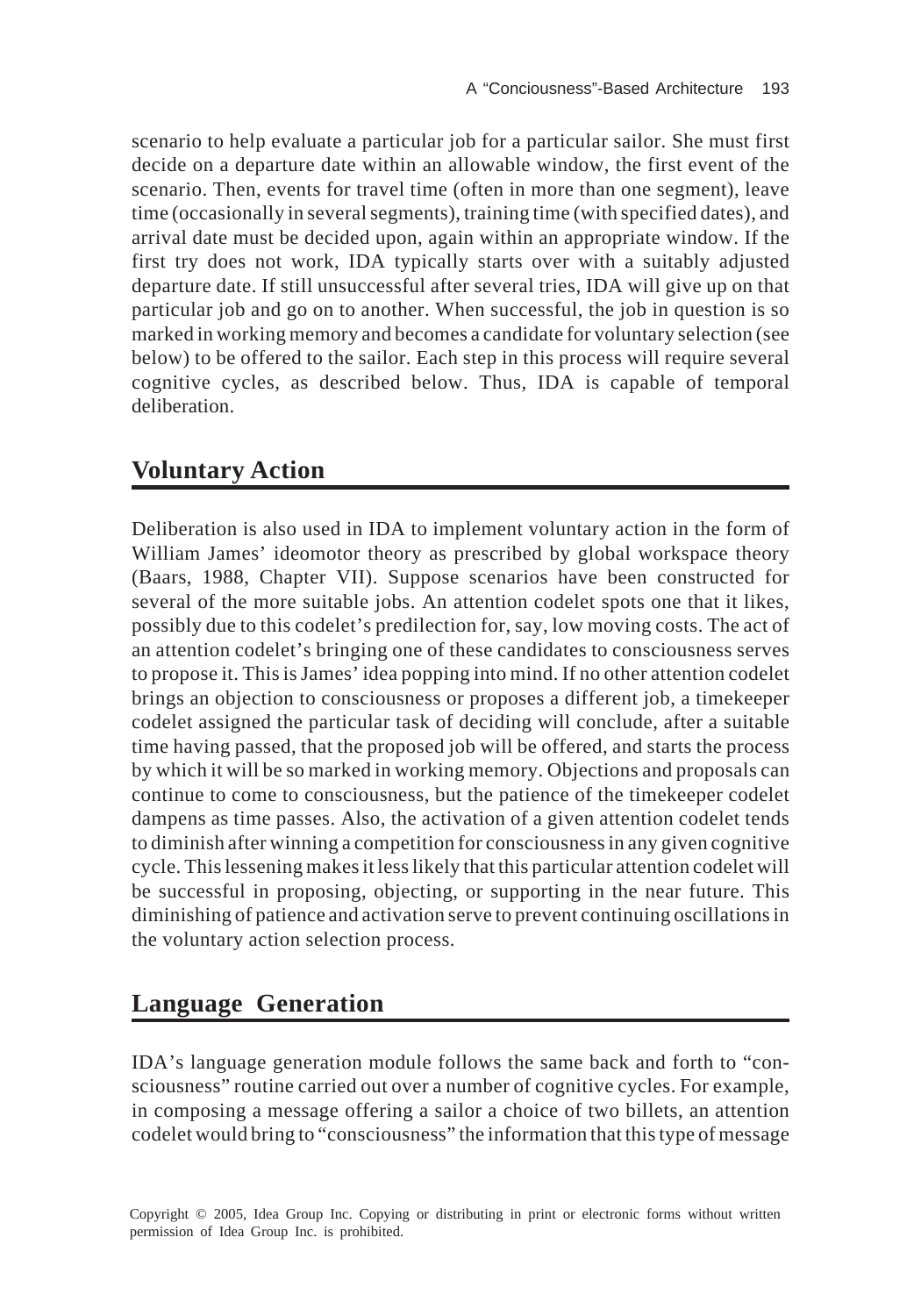was to be composed and the sailor's name, pay grade, and job description. After the "conscious" broadcast and the involvement of the behavior net as described above, a script containing the salutation appropriate to a sailor of that pay grade and job description would be written to the working memory. Another attention codelet would bring this salutation to "consciousness," along with the number of jobs to be offered. The same process would result in an appropriate introductory script being written below the salutation. Continuing in this manner, filled in scripts describing the jobs would be written, and the message would be completed. Note that different jobs may require different scripts. The appeal to "consciousness" results in some version of a correct script being written.

The mediation by the "consciousness" mechanism, as described in the previous paragraphs, is characteristic of IDA. The principle is that IDA should use "consciousness" whenever a human detailer would be conscious in the same situation. For example, IDA could readily recover all the needed items from a sailor's personnel record subconsciously with a single behavior stream. But, a human detailer would be conscious of each item individually. Hence, according to our principle, so must IDA be "conscious" of each retrieved personnel data item.

This completes our description of the IDA computational model, which implements small parts of what is described below as part of the IDA conceptual model. We now have more than enough of the architecture in hand to discuss the cognitive cycle that derives from the IDA model.

# **IDA Cognitive Cycle**

As noted above, the primary question facing the control system (mind) of any autonomous agent at any moment is, "What do I do now?" IDA answers this question in a moment-to-moment fashion by means of a continuing repetition of her cognitive cycle.<sup>3</sup> One can usefully decompose this cognitive cycle into the nine steps described just below. We choose to follow the computer science fashion (input, processing, output) and the psychological fashion (stimulus, cognition, response) by beginning the cycle with perception and ending it with an action. Note that many, if not most, of our actions aim at choosing the next sensory experience, suggesting that the cycle might well be regarded a beginning with an action. This is also true of some of IDA's actions, particularly her consultation of various Navy databases. Because we hypothesize that we humans employ just such a cognitive cycle (Franklin et al., In review), our description will include elements postulated for humans that are not present in IDA. These will be noted. The description will also mention as yet unimplemented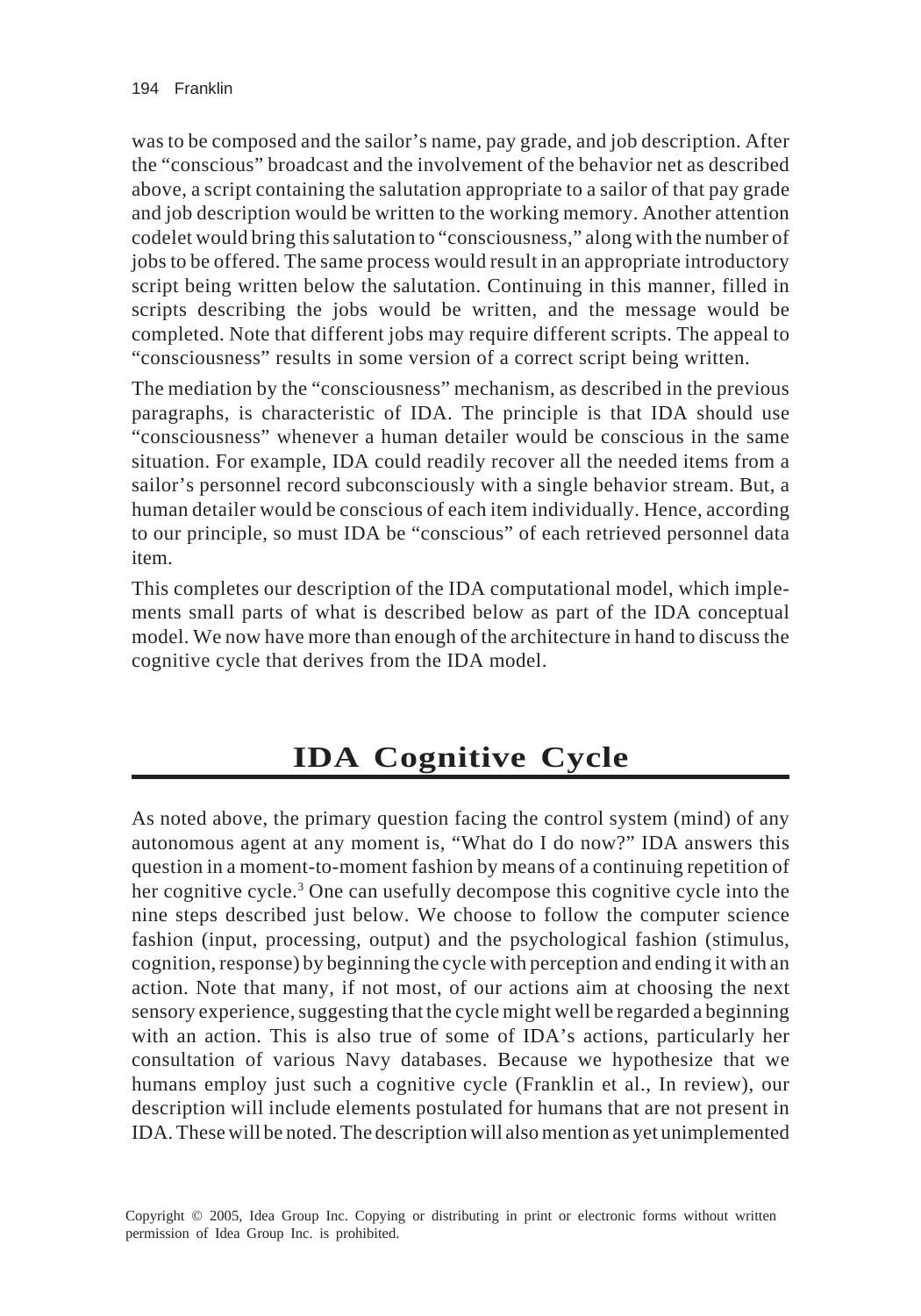capabilities from the IDA conceptual model (see the following). Here is the description of IDA's cognitive cycle (Baars & Franklin, 2003):

- 1. **Perception.** Sensory stimuli, external or internal, are received and interpreted by perception assigning meaning. Note that this stage is subconscious.
	- a) *Early perception*. Input arrives through senses. Specialized perceptual codelets descend on the input. Those that find features relevant to their specialty activate appropriate nodes in the slipnet (Perceptual Memory), a semantic net with activation. (For example, a codelet finding the string Norfolk would activate a Norfolk node.)
	- b) *Chunk perception*. Activation passes from node to node in the slipnet (for example, from Norfolk to Location). The slipnet stabilizes, bringing about the convergence of streams from different senses (in humans) and chunking bits of meaning into larger chunks. These larger chunks, represented by meaning nodes in the slipnet, constitute the percept. (For example, Preference for a Particular Location.)
- 2. **Percept to preconscious buffer.** The percept, including some of the data plus the meaning, is stored in preconscious buffers of IDA's working memory. In humans, these buffers may involve visuospatial, phonological, and other kinds of information. (For example, in the computational IDA, a percept might include a nine-digit number tagged as a social security number, or a text string tagged as a location, or the recognition of a stated preference for a particular location.)
- 3. **Local associations.** Using the incoming percept and the residual contents of the preconscious buffers as cues, local associations are automatically retrieved from transient episodic memory (Taylor, 1999; Conway, 2001; Donald, 2001, p. 137) and from long-term declarative memory. The contents of the preconscious buffers together with the retrieved local associations from transient episodic memory and long-term associative memory. Together, these roughly correspond to Ericsson and Kintsch's long-term working memory (1995) and Baddeley's episodic buffer (Baddeley, 1993).
- 4. **Competition for consciousness.** Attention codelets, with the job of bringing relevant, urgent, or insistent events to consciousness, view longterm working memory. Some of them gather information, form coalitions, and actively compete for access to consciousness. (For example, in the computational IDA, an attention codelet may gather into a coalition an information codelet carrying the rate and name AS1 Kevin Adams, another carrying the location Norfolk, and yet another, the idea Preference for a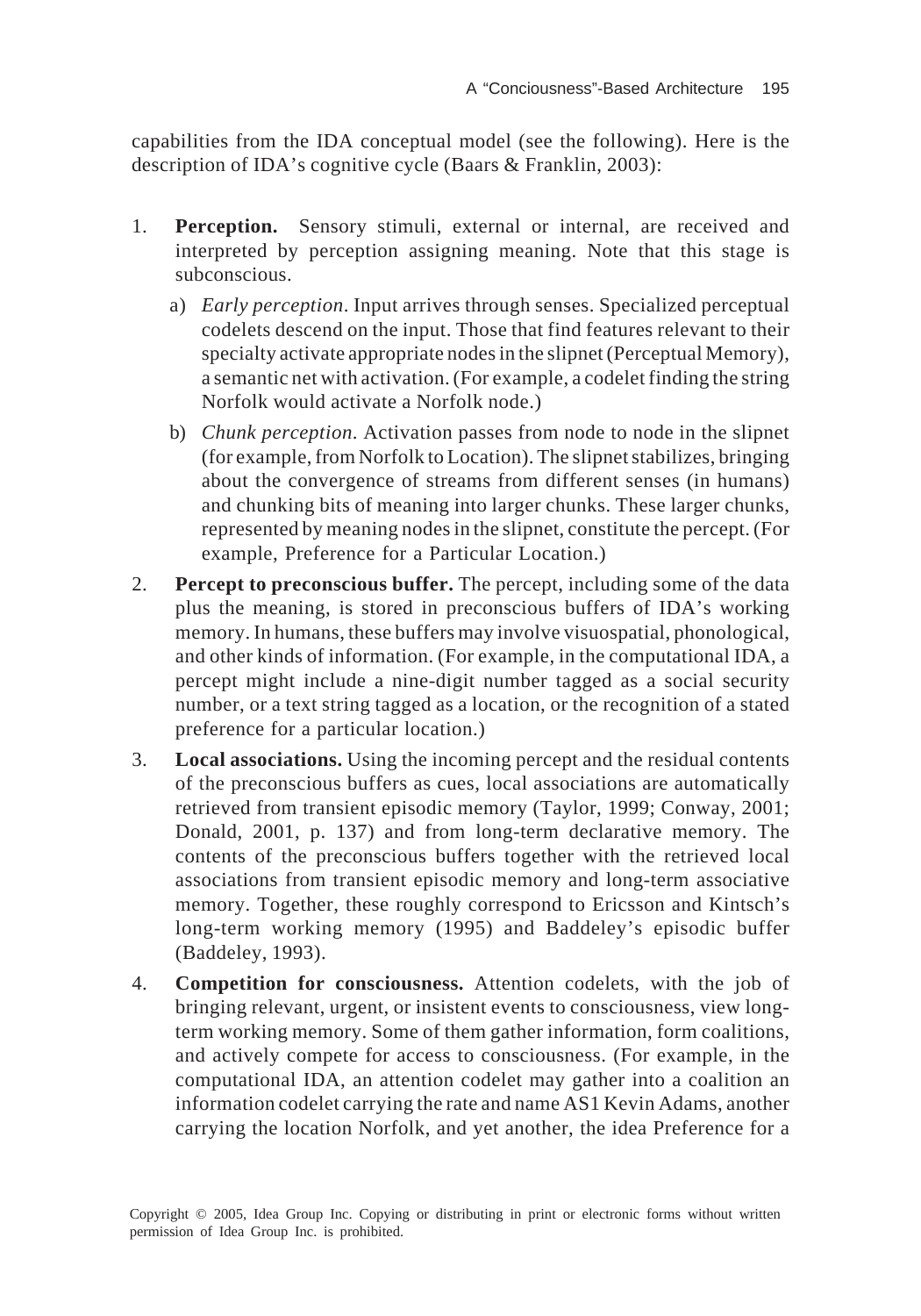Particular Location.) The competition may also include attention codelets from a recent previous cycle. The activation of unsuccessful attention codelets decays, making it more difficult for them to compete with newer arrivals. However, the contents of unsuccessful coalitions remain in the preconscious buffer and can serve to prime ambiguous future incoming percepts. The same is true of contents of long-term working memory that are not picked up by an attention codelet.

- 5. **Conscious broadcast.** A coalition of codelets, typically an attention codelet and its covey of related information codelets carrying content, gains access to the global workspace and has its contents broadcast. (For example, IDA may become "conscious" of AS1 Kevin Adams preference for being stationed in Norfolk.) This broadcast is hypothesized to correspond to phenomenal consciousness<sup>4</sup> in humans. The current contents of consciousness are also stored in transient episodic memory. At recurring times, not part of a cognitive cycle, the contents of transient episodic memory are consolidated into long-term associative memory (Shastri, 2001, 2002). Transient episodic memory is an associative memory with a relatively fast decay rate (Conway, 2001). It is to be distinguished from autobiographical memory, a part of long-term declarative memory.
- 6. **Recruitment of resources.** Relevant behavior codelets respond to the conscious broadcast. These are typically codelets with variables that can be bound from information in the conscious broadcast. If the successful attention codelet was an expectation codelet calling attention to an unexpected result from a previous action, the responding codelets may be those that can help to rectify the unexpected situation. Thus, consciousness solves the relevancy problem in recruiting resources.
- 7. **Setting goal context hierarchy.** Some responding behavior codelets instantiate an appropriate behavior stream, if a suitable one is not already in place. Using information from the conscious broadcast, they also bind variables and send activation to behaviors. (In our running example, a behavior stream to find jobs to offer Kevin Adams might be instantiated. His preference for Norfolk might be bound to a variable.) Here, we assume that there is such a behavior codelet and behavior stream. If not, then nonroutine problem solving using additional mechanisms is called for.<sup>5</sup>
- 8. **Action chosen.** The behavior net chooses a single behavior (goal context) and executes it. This choice may come from the just instantiated behavior stream or from a previously active stream. The choice is affected by internal motivation (activation from goals), by the current situation, by external and internal conditions, by the relationship between the behaviors, and by the activation values of various behaviors. (In our example, IDA would likely choose to begin extracting useful data from Kevin Adam's personnel record in the Navy's database.)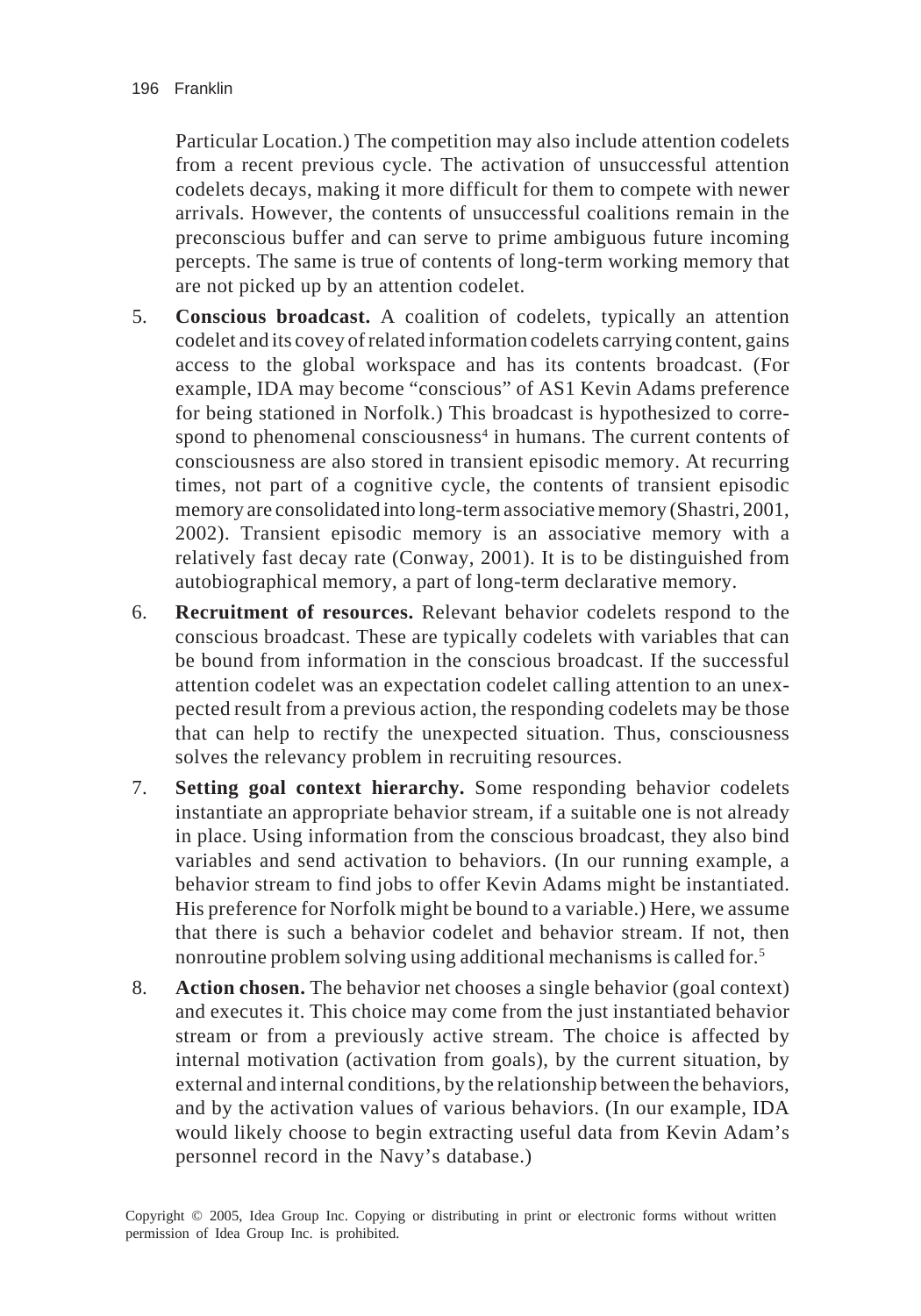9. **Action taken.** The execution of a behavior (goal context) results in the behavior codelets performing their specialized tasks, which may have external or internal consequences. This is IDA taking an action. The acting codelets also include an expectation codelet (see Step 6) with the task of monitoring the action and trying to bring to consciousness any failure in the expected results.

# **The IDA Conceptual Model**

In addition to the IDA computational model that is now a successfully running software agent, several different additional capabilities for IDA have been designed and, sometimes, described. One felicitous feature of the IDA architecture is that it has been possible to design and add one new capability after another with literally no change in the basic processing structure of the system as outlined in the description of IDA's cognitive cycle just above. This makes us think we must be doing something right.

Some of the new capabilities are in the process of being implemented, while others await sufficient time, energy, and funding. This section is devoted to these new capabilities, including feelings and emotions, nonroutine problem solving, automization, transient episodic memory, metacognition, and several varieties of learning.

#### **Feelings and Emotions**

We view feelings and emotions as often suitable mechanisms for primary motivations (drives) in autonomous agents, including humans and many other animals (Sloman, 1987). Following Johnston, we conceive of emotions as special kinds of feelings—those with a necessary cognitive component (1999). While the computational IDA has directly implemented drives, IDA's predecessor, CMattie, had an implemented emotional apparatus (McCauley & Franklin, 1998). The newly designed feelings and emotions for IDA play a pervasive role in her entire cognitive process, as they do in humans (Damasio, 1999; Panksepp, 1998; Rolls, 1999). Here we will trace the many roles of feelings and emotions in the various steps of the cognitive cycle (Franklin & McCaulley, 2004).

In Step 1, IDA's perceptual memory, her slipnet, will have nodes for the various feelings, including emotions, as well as links connecting them to and from other nodes. Thus, the percept written to working memory in Step 2 may contain affective content. This affective content will serve as part of the cue used in Step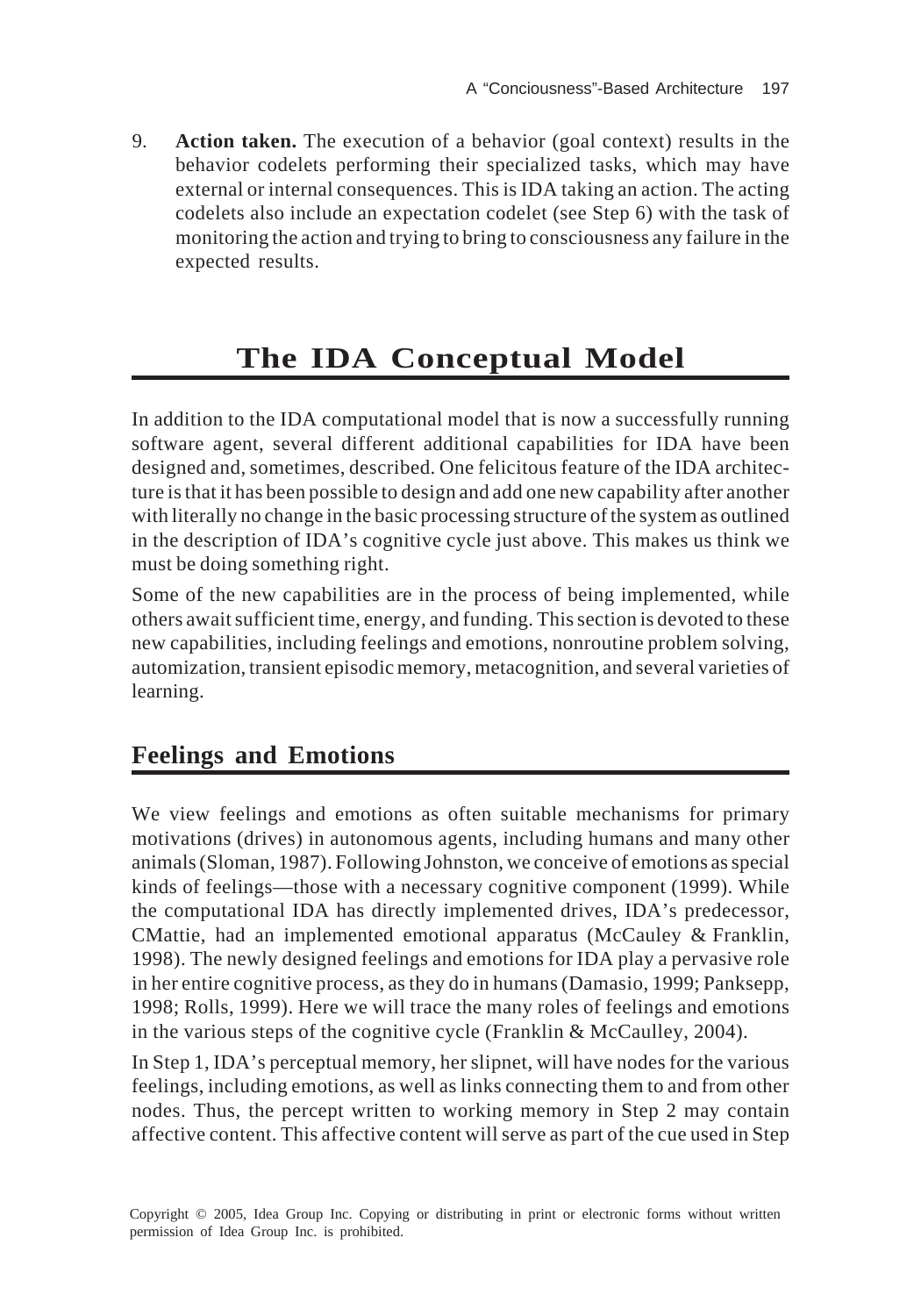3 to retrieve local associations from transient episodic (see below) and declarative memories. The local associations so retrieved may contain accounts of affect associated with past events, as well as details of the event and of the action taken.

During the competition for "consciousness" in Step 4, attention codelets gathering information from long-term working memory will be influenced by affect. The stronger the affect, the higher the average activation of the coalition, and the more likely it is to win the competition. During the broadcast in Step 5, the various memories are updated, including the storing of affective information. In Step 6, various behavior codelets respond to the broadcast, and in Step 7, they instantiate behavior streams, bind variables, and activate behaviors. In addition to environmental activation, and based on feelings and emotions, these codelets will also activate behaviors that satisfy drives, thus implementing the drives. Those actions selected in Step 8 and performed in Step 9 are heavily influenced by the cumulative affect in the system.

## **Nonroutine Problem Solving**

As humans, we have the ability to devise unexpected, and often clever, solutions to problems we have never before encountered. Sometimes they are even creative. According to global workspace theory, one principal function of consciousness is to recruit the resources needed for dealing with novel situations and for solving nonroutine problems. Though IDA's "consciousness" module is designed to deal intelligently with novel, unexpected, and problematic situations, the computational IDA is currently expected to handle only novel instances of routine situations. One message from a sailor asking that a job be found is much like another in content, even when received in natural language with no agreed upon protocol. Similarly, finding a new billet for one sailor will generally require much the same process as for another. Even the negotiation process between IDA and a sailor promises to be most frequently a relatively routine process. However, we expect IDA to occasionally receive messages outside of this expected group. Can IDA handle such a message intelligently by virtue of her "consciousness" mechanism alone? We do not think so. Additional mechanisms will be required.

One typical way for a nonroutine problem to arise is for some expectation to be unmet. I flip the switch, and the light does not turn on. In the IDA model, such an unexpected situation would likely be brought to "consciousness" by a particular type of attention codelet, an expectation codelet. In such a situation, behavior codelets responding in Step 6 may have no suitable behavior streams to instantiate (or one or more may be tried over several cycles and all fail). In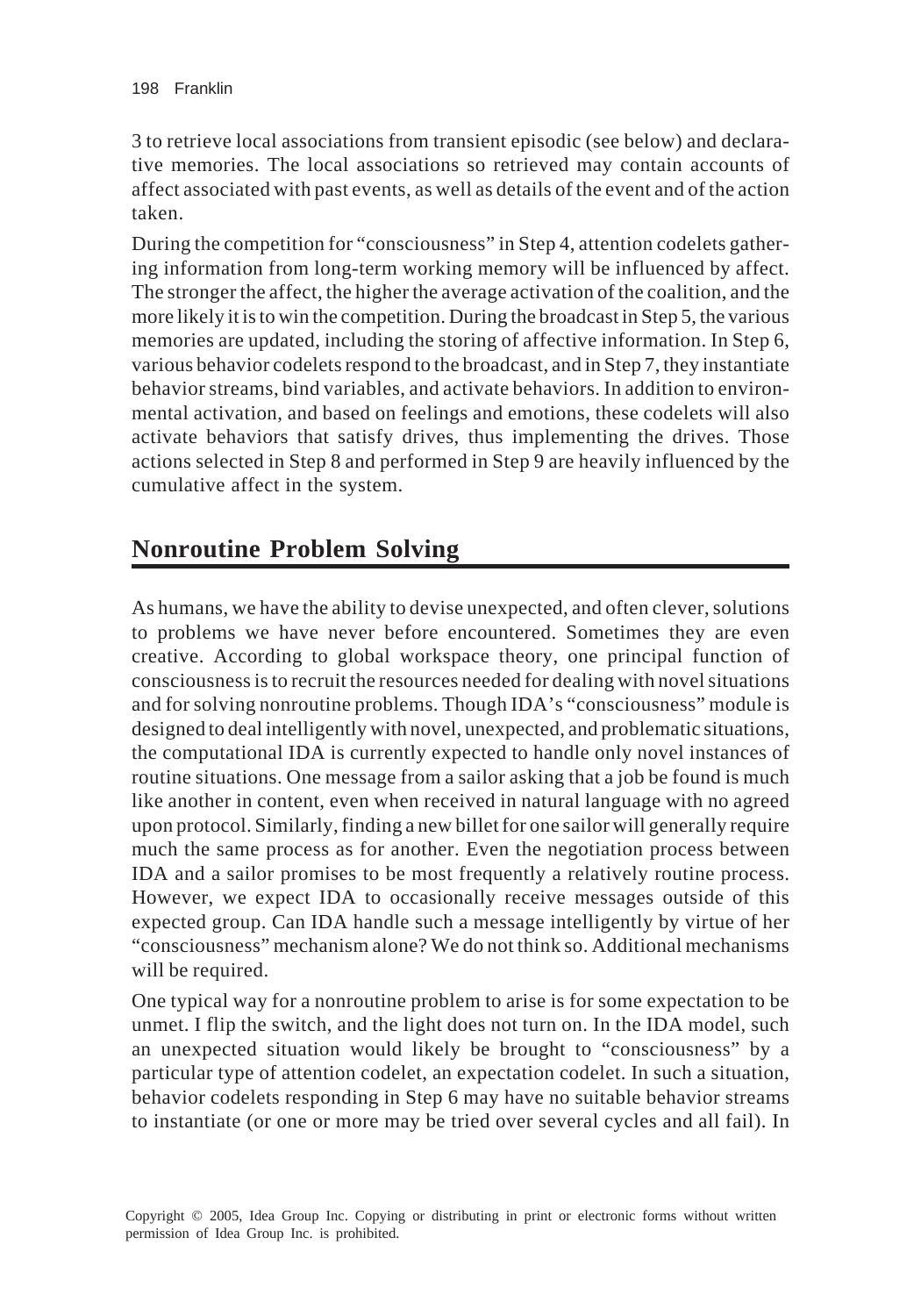this case, a behavior stream is instantiated that implements a variant of a partialorder planner (Gerevin & Schuber, 1996). This planner behavior stream operates in a deliberative (virtual) mode.

The start-state for the plan described here is the current state as reported by the contents of consciousness. The goal-state is chosen so as to satisfy the failed expectation. The backward-chaining planner uses as its initial set of operators the behavior codelets that responded to the broadcast during the cycle in which the planner behavior stream was implemented. The first (backward from the goal-state) step in the plan is chosen and is then written to working memory as IDA's action during the current cycle. On subsequent cycles, additional steps are added to the plan until the start-state is reached. The completed plan becomes a behavior stream that is saved and that is likely instantiated on some forthcoming cycle for trial. This process may be repeated as necessary. Nonroutine problem solving in IDA is a type of procedural learning. The collection of behavior stream templates, together with the behavior codelets, constitutes IDA's long-term procedural memory.

#### **Automization**

In this subsection, we briefly describe a mechanism by means of which a software agent can learn to automatize a skill that is a sequence of actions so as to perform it without "conscious" intervention (Negatu, McCauley, & Franklin, in review). Typically, when an action plan is learned for the first time, consciousness plays a major role. As the action plan is executed repeatedly, experience accumulates, and parts of the action plan eventually are automatized.

Motivated by pandemonium theory (Jackson, 1987), whenever any two codelets are active together in the IDA computational model, the association between them becomes stronger (or weaker if things are not going well). This is Hebbian learning (Hebb, 1949). Suppose an attention codelet, say AC1, belongs to the winning coalition, bringing with it the information that will eventually trigger the start of a given task. When the content of the coalition is broadcast to all behavior codelets, suppose a behavior codelet, say BC1, that responded instantiates a behavior stream appropriate for the task. IDA's behavior net eventually picks a particular behavior, say B1, for execution, and its underlying behavior codelets become active. For simplicity's sake, let us assume that each behavior in the stream has only one behavior codelet, and that B1 has its codelet, BC1, active. If the action of BC1 attracts attention codelet AC2 and its coalition to "consciousness," then its content is broadcast. Similarly, suppose some behavior codelet, say BC2, under behavior B2 responds to this broadcast, and that B2 is chosen for execution, and BC2 becomes active.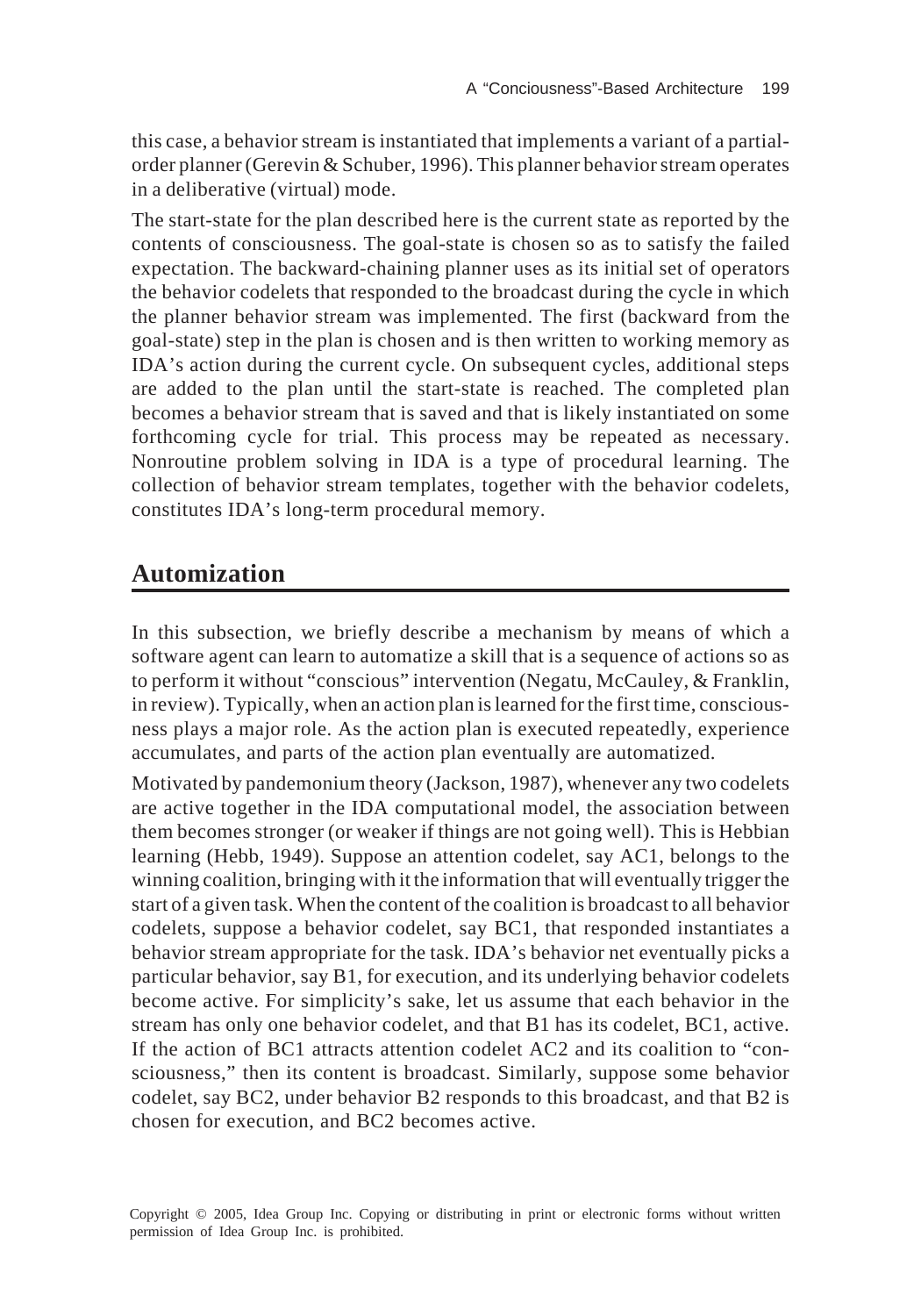Note that the codelets in the sequence BC1–AC2–BC2 are all overlappingly active together during a relatively short time period. Suppose our hypothetical task is executed repeatedly, producing the sequence BC1–AC2–BC2 repetitively. As automatization builds, the associations BC1–AC2, BC2–AC2, and BC1–BC2 increase. When the association BC1–BC2 is over threshold, the automatization mechanism allows BC1 to spread activation directly to BC2, causing it to become active without the intermediary of AC2. At the same time, the strong associations BC1–AC2 and BC2–AC2 diminish the attention codelet AC2's activation so that it has less probability to make it to "consciousness." Thus, the sequence BC1–AC2–BC2, which involves "consciousness," is transformed by IDA's automization mechanism into the subconscious action sequence BC1–BC2.

## **Transient Episodic Memory**

Transient episodic memory is an unusual aspect of the IDA conceptual model. It is an episodic memory with a decay rate measured in hours. Though a "transient memory store" is often assumed (Panksepp, 1998, p. 129), the existence of such a memory has rarely been explicitly asserted (Donald, 2001; Conway, 2001; Baars & Franklin, 2003, Franklin et al., in review). In the IDA conceptual model, transient episodic memory is updated during Step 5 of each cognitive cycle with the contents of "consciousness." At this writing, we are in the process of expanding and testing our implementation of an experimental transient episodic memory using a ternary revision of sparse distributed memory allowing for an "I don't care" symbol (Ramamurthy, D'Mello, & Franklin, to appear).

## **Perceptual Memory**

As described above, IDA's perceptual memory, including the slipnet and the perceptual codelets, is a fully implemented part of the running IDA computational model. The IDA conceptual model adds learning to this perceptual memory with updating during the broadcast (Step 5) of each cognitive cycle (Franklin et al., in review). New nodes and links are added to the slipnet as needed, while existing node and links have their base-level activations and weights updated, respectively.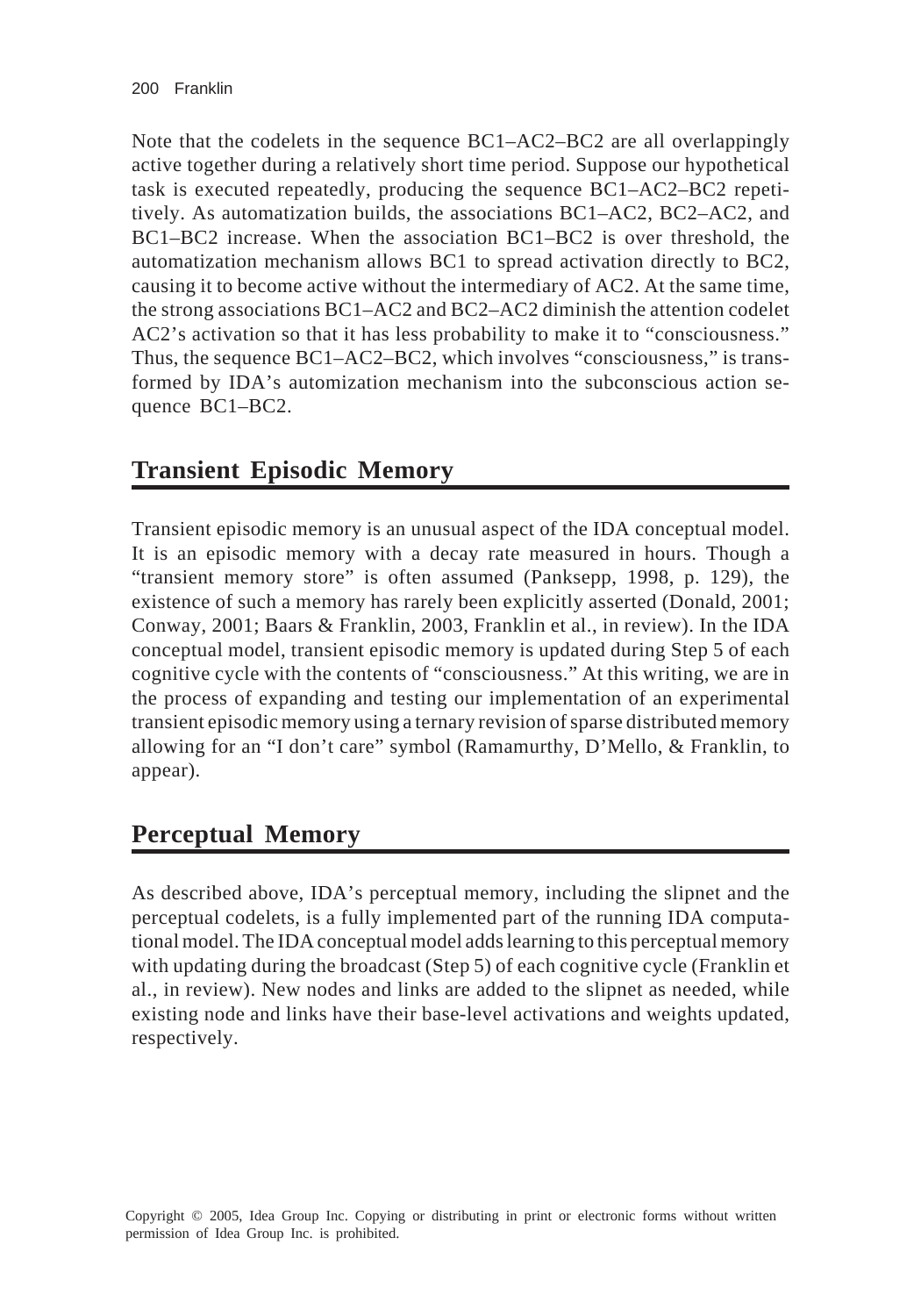#### **Metacognition**

IDA's predecessor, CMattie, had an impoverished metacognition module that prevented oscillations in her processing and tuned the parameters of her behavior net to make her more or less goal oriented or more or less opportunistic, etc. Metacognition in CMattie was implemented as a separate B-brain with its own decidedly different mechanism (Zhang, Dasgupta, & Franklin, 1998) that looked down on what the rest of CMattie was doing (Minsky, 1985) and interfered as needed.

Being dissatisfied with metacognition in CMattie, none was implemented in IDA. However, we have a back-burner project in mind to add a more powerful metacognitive capability to IDA using only her current architecture. This would be part of adding a reporting self to IDA, the subject of a different article. Metacognition would be implemented by a set of appropriate behavior codelets, behaviors, and behavior streams, together with suitable attention codelets.

## **Learning**

The IDA model is also intended to learn in several different ways. In addition to learning via transient episodic and declarative memory as described above, IDA also learns via Hebbian temporal association, as discussed in the section on automization. A coalition that comes to "consciousness" substantially increases the associations between the codelets that form the coalition. The same is true, to a lesser extent, when they are simply active together. Recall that these associations provide the basis for coalition formation.

Step 5 of the cognitive cycle, the broadcast step, also describes the updating of IDA's perceptual memory, the slipnet, using the contents of "consciousness." Procedural learning in the IDA conceptual model also occurs during Step 5, with "conscious" contents providing reinforcement to actions of behaviors. These two forms of learning use a similar mechanism, a base-level activation, the first for nodes (and weights on links), and the second for primitive behavior codelets.

Yet another form of learning in the IDA conceptual model is chunking. The chunking manager gathers highly associated coalitions of codelets into a single supercodelet in the manner of concept demons from pandemonium theory (Jackson, 1987) or of chunking in SOAR (Laird et al., 1987).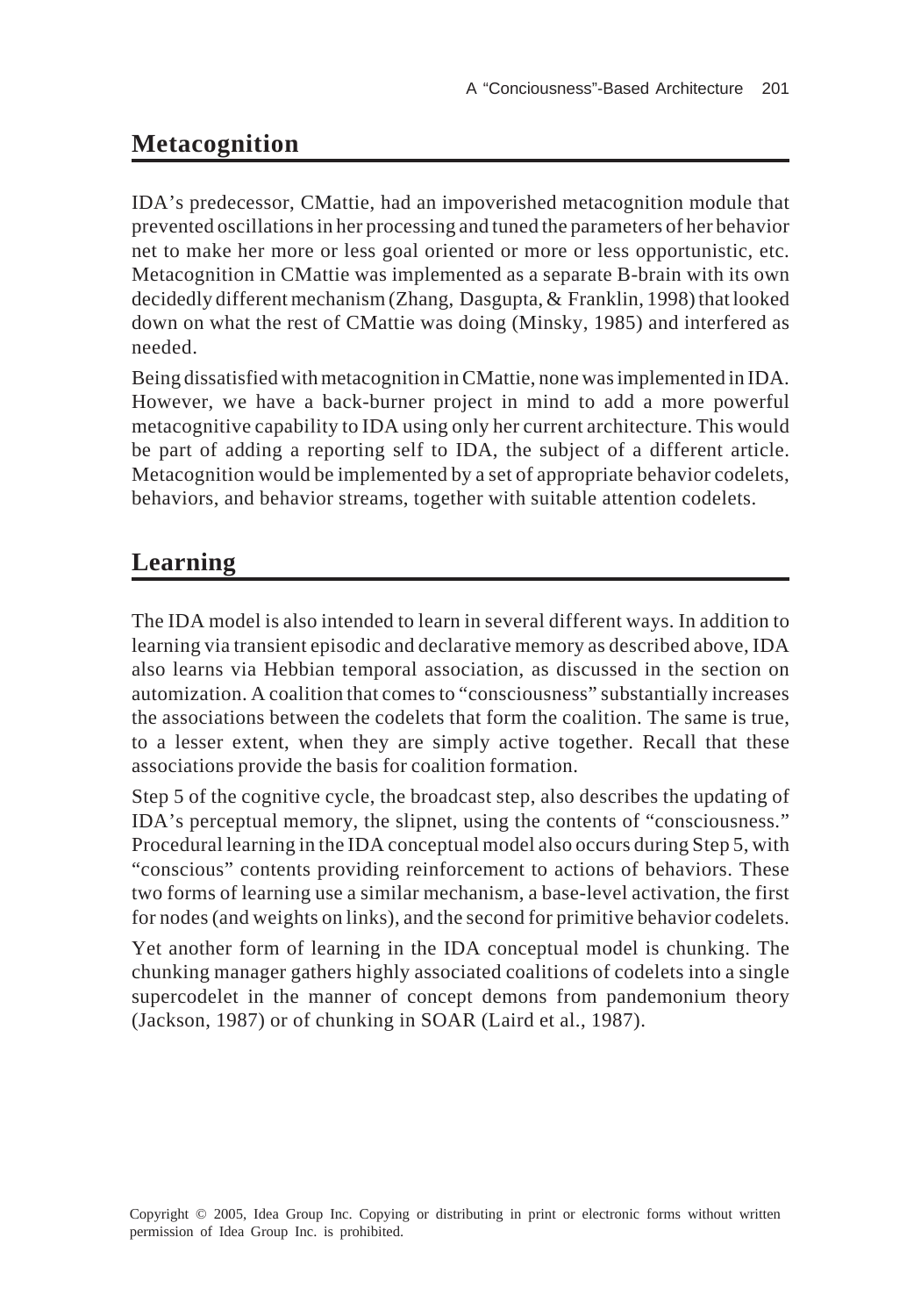Each design decision as to architecture and mechanisms taken in constructing the IDA conceptual model translates directly into a hypothesis about human cognition for cognitive scientists and neuroscientists (Franklin, 1997). In this section, we highlight a few of these hypotheses (Franklin et al., in review):

- 1. **The cognitive cycle.** Much of human cognition functions by means of cognitive cycles, continual interactions between conscious content, various memory systems, and the action selection mechanism. The IDA model suggests that consciousness occurs as a sequence of discrete, coherent episodes separated by short periods of no conscious content (see also, VanRullen & Koch, 2003).
- 2. **Transient episodic memory.** Humans have a content-addressable, associative, transient episodic memory with a decay rate measured in hours (Conway, 2001). In our theory, a conscious event is stored in transient episodic memory by a conscious broadcast. A corollary to this hypothesis says that conscious contents can only be encoded (consolidated) in longterm declarative memory via transient episodic memory*.*
- 3. **Perceptual memory.** A perceptual memory, distinct from semantic memory but storing much the same contents, exists in humans and plays a central role in the assigning of interpretations to incoming stimuli. The conscious broadcast begins and updates the processes of learning to recognize, to categorize, and to form concepts, all employing perceptual memory.
- 4. **Procedural memory.** Procedural skills are shaped by reinforcement learning operating through consciousness over more than one cognitive cycle.
- 5. **Voluntary and automatic attention.** In the Global Workspace/IDA model, attention is the process of bringing contents to consciousness. Automatic attention occurs subconsciously and without effort during a single cognitive cycle. Attention may also occur voluntarily in a consciously goal-directed way, over multiple cycles.

# **Conclusion**

Here I hope to have described an architecture capable of implementing many human cognitive, including affective, functions within the domain of an autono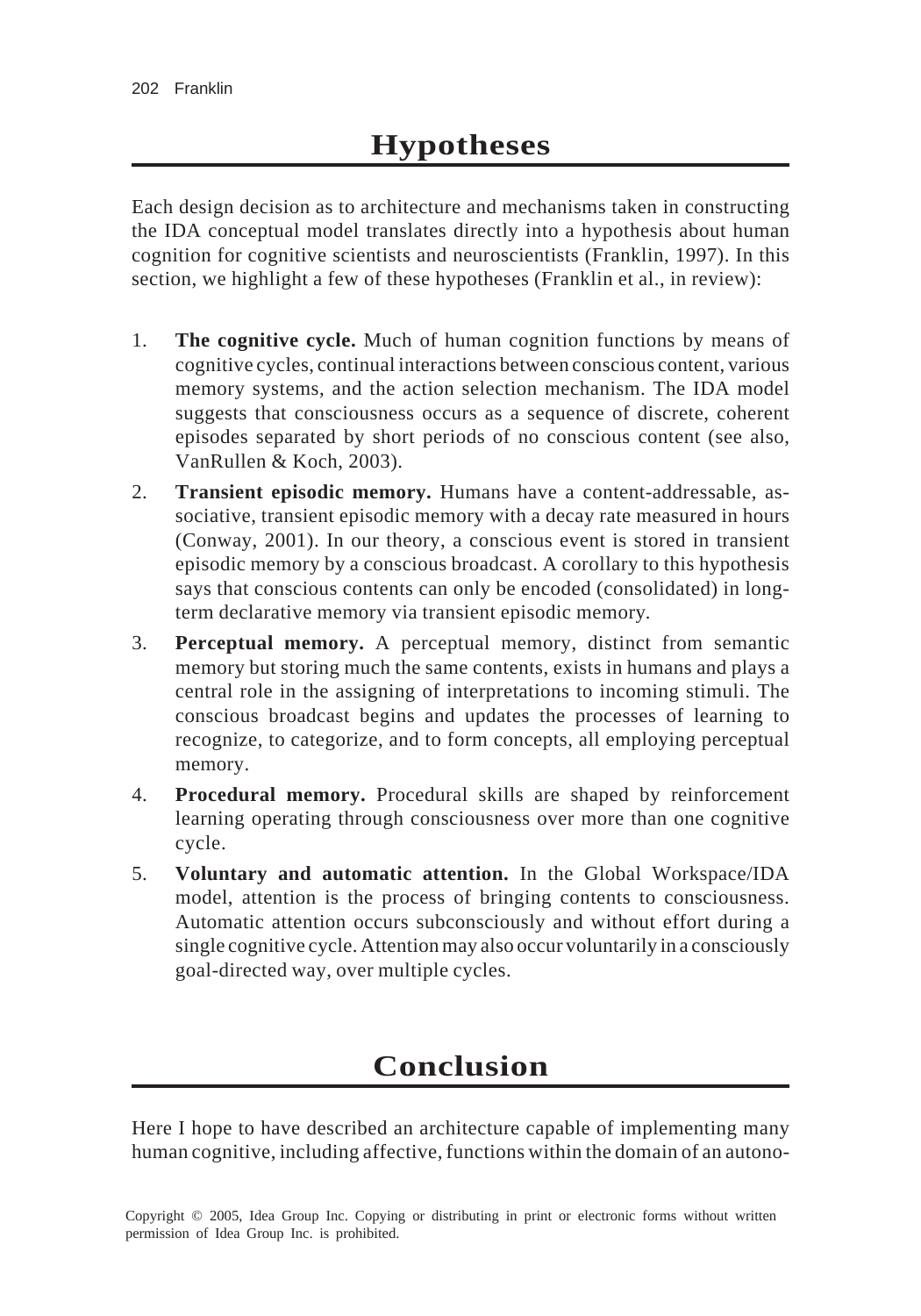mous software agent. I would hesitate to claim that this architecture, as is, is fully functioning by human standards. Even the conceptual model lacks, for instance, the typical human senses of vision, olfaction, audition, etc. Its contact with the world is only through strings of characters. There is only the most rudimentary sensory fusion by the agents. They lack selves, self-awareness, and the ability to report internal events. There is much work left to be done.

Nonetheless, the IDA conceptual model, together with its architecture and mechanisms, does answer, for the agent, the question of what to do next. Thus, it constitutes a theory of mind. The IDA model seems to satisfy the requirements of an artificial mind as outlined in the introduction above. Something of this view may also be ascribed to Owen Holland, who wrote as follows (2003):

*In many ways, Stan Franklin's work on "conscious software" offers a real challenge to functionalists. If consciousness is what consciousness does, then his systems may well exceed the requirements, in that they not only mimic successfully the outcomes of conscious processes in some humans (naval dispatchers [sic]) but they do it in the way that the conscious human brain appears to do it, since their functional components are explicitly modeled on the elements of Baars' global workspace theory.... (p. 3)*

# **Acknowledgments**

This research was supported in part by ONR grant N00014-98-1-0332 and was produced with essential contributions from the "Conscious" Software Research Group, including Bernard Baars, Art Graesser, Lee McCauley, Satish Ambati, Ashraf Anwar, Myles Bogner, Sidney D'Mello, Arpad Kelemen, Ravikumar Kondadadi, Irina Makkaveeva, Aregahegn Negatu, Hongjun Song, Allexei Stoliartchouk, Uma Ramamurthy, Matthew Ventura, and Zhaohua Zhang.

# **Endnotes**

My use of feminine pronouns when speaking of IDA simply seems more comfortable given that she seems independent, intelligent, and capable, and that the acronym is a common English feminine name. Nothing more should be read into it.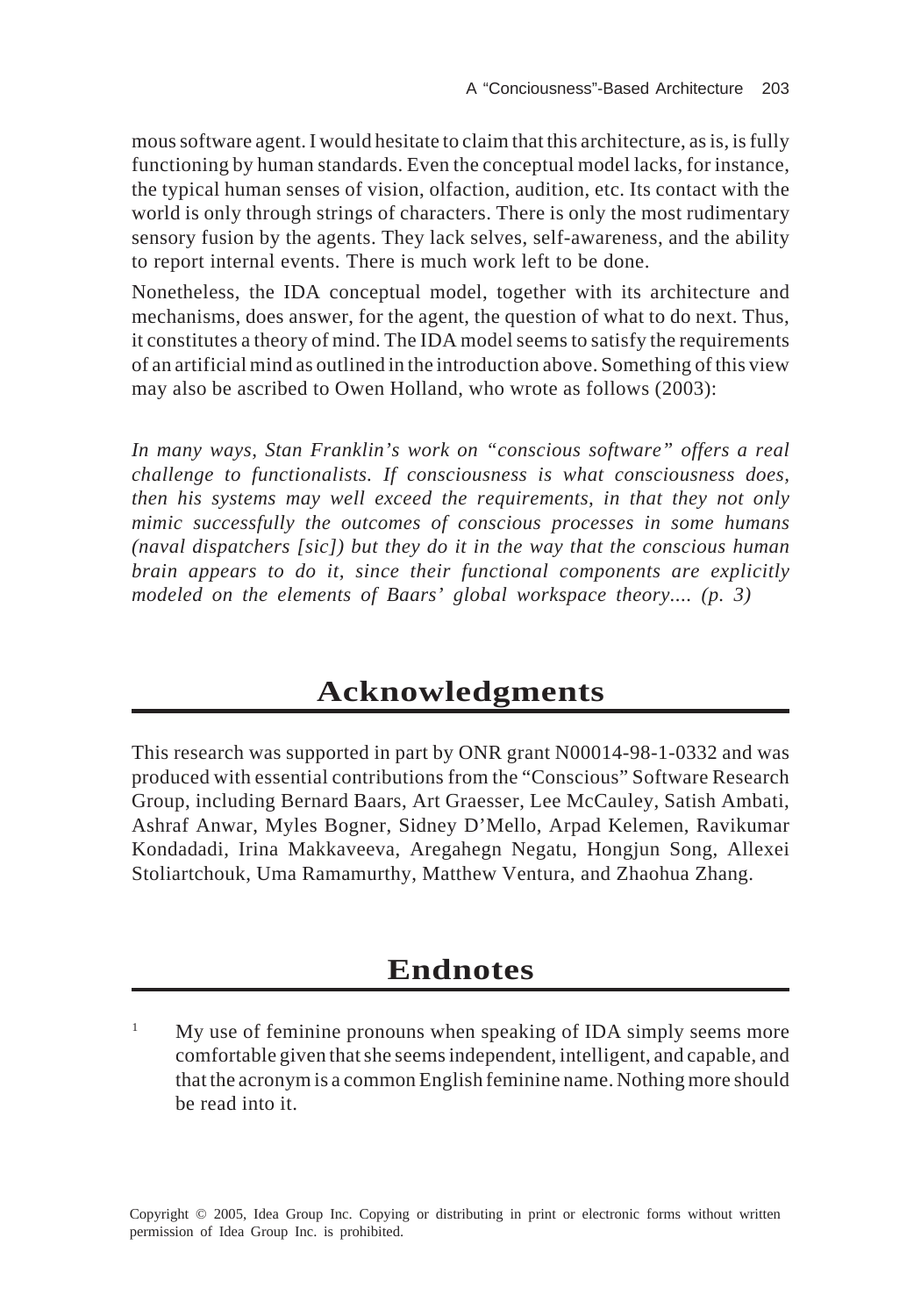- 2 Not to be confused with the phrase "theory of mind" as used by ethologists.
- <sup>3</sup> The term "cognitive" is used here in a broad sense so as to include affect.
- <sup>4</sup> We make no claim that IDA is phenomenally conscious. On the other hand, we know of no convincing argument that she is not.
- <sup>5</sup> Though part of the IDA conceptual model, the material on nonroutine problem solving has not yet been published.

### **References**

- Allen, J. J. (1995). *Natural language understanding*. Redwood City, CA: Benjamin/Cummings.
- Anwar, A., Dasgupta, D., & Franklin, S. (1999). Using genetic algorithms for sparse distributed memory initialization. *International Conference Genetic and Evolutionary Computation (GECCO)*. July 6–9.
- Anwar, A., & Franklin, S. (2003). Sparse distributed memory for "conscious" software agents. *Cognitive Systems Research, 4*, 339–354.
- Baars, B. J. (1988). *A cognitive theory of consciousness*. London; Oxford: Cambridge University Press.
- Baars, B. J. (1997). *In the theater of consciousness*. Oxford: Oxford University Press.
- Baars, B. J. (2002). The conscious access hypothesis: Origins and recent evidence. *Trends in Cognitive Science, 6*, 47–52.
- Baars, B. J., & Franklin, S. (2003). How conscious experience and working memory interact. *Trends in Cognitive Science, 7*, 166–172.
- Baddeley, A. D. (1993). Working memory and conscious awareness. In A. Collins, S. Gathercole, M. A. Conway, & P. Morris (Eds.), *Theories of memory*. Mahweh, NJ: Lawrence Erlbaum.
- Barsalou, L. W. (1999). Perceptual symbol systems. *Behavioral and Brain Sciences, 22* 577–609.
- Bogner, M. (1999). *Realizing "consciousness" in software agents*. PhD dissertation. University of Memphis, TN.
- Bogner, M., Ramamurthy, U., & Franklin, S. (2000). "Consciousness" and conceptual learning in a socially situated agent. In K. Dautenhahn (Ed.), *Human cognition and social agent technology*. Amsterdam: John Benjamins.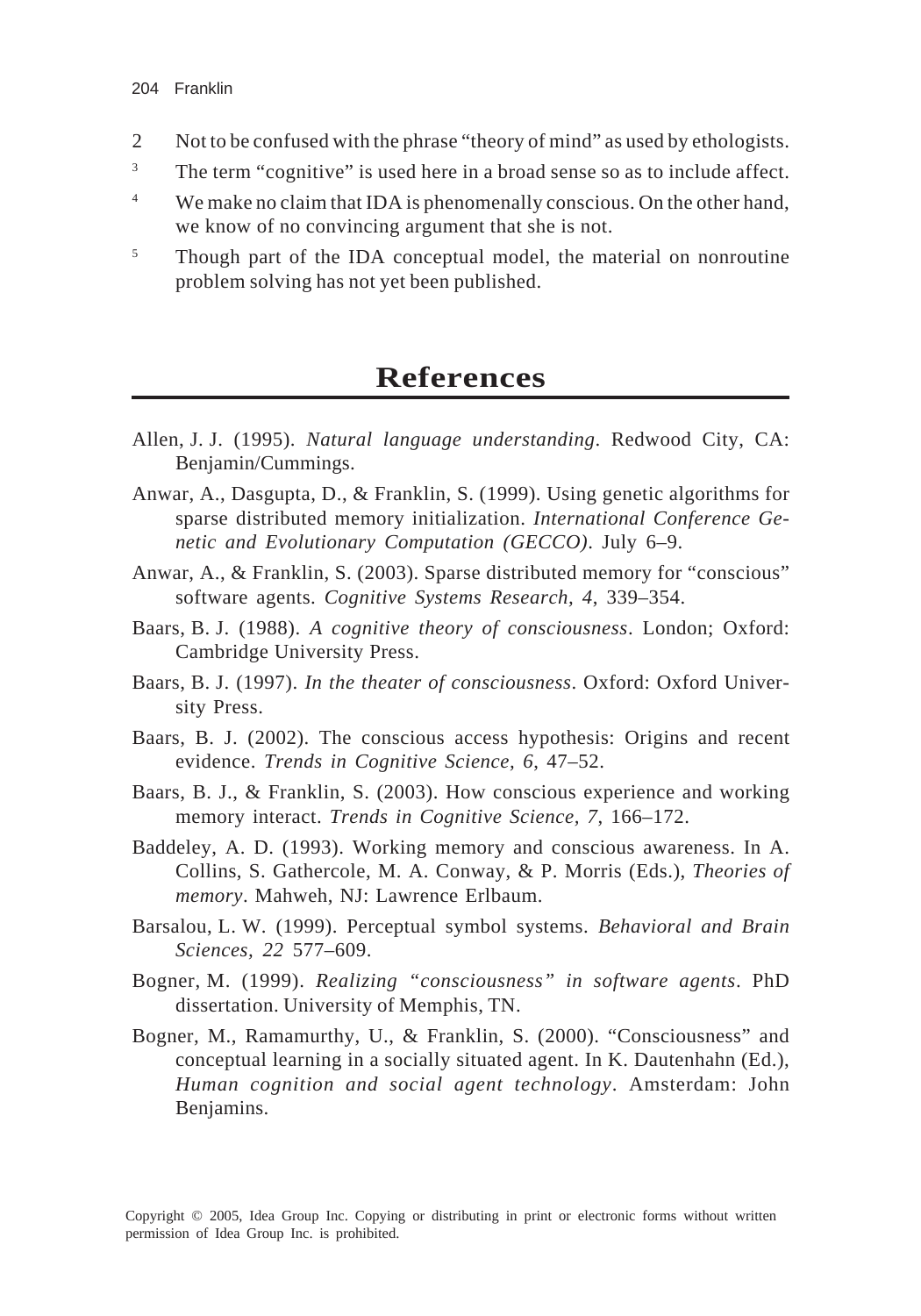- Conway, M. A. (2001). Sensory-perceptual episodic memory and its context: Autobiographical memory. In A. Baddeley, M. Conway, & J. Aggleton (Eds.), *Episodic memory*. Oxford: Oxford University Press.
- Damasio, A. R. (1999). *The feeling of what happens*. New York: Harcourt Brace.
- Donald, M. (2001). *A mind so rare*. New York: Norton.
- Edelman, G. M. (1987). *Neural Darwinism*. New York: Basic Books.
- Ericsson, K. A., & Kintsch, W. (1995). Long-term working memory. *Psychological Review, 102*, 21–245.
- Franklin, S. (1995). *Artificial minds*. Cambridge, MA: MIT Press.
- Franklin, S. (1997). Autonomous agents as embodied AI. *Cybernetics and Systems, 28*, 499–520.
- Franklin, S. (2001). Conscious software: A computational view of mind. In V. Loia & S. Sessa (Eds.), *Soft computing agents: New trends for designing autonomous systems*. Berlin: Springer (Physica-Verlag).
- Franklin, S., Baars, B. J., Ramamurthy, U., & Ventura, M. (In review). The role of consciousness in memory.
- Franklin, S., & Graesser, A. C. (1997). Is it an agent, or just a program?: A taxonomy for autonomous agents. In *Intelligent Agents III*. Berlin: Springer Verlag.
- Franklin, S., & Graesser, A. (1999). A software agent model of consciousness. *Consciousness and Cognition, 8*, 285–305.
- Franklin, S., & Graesser, A. (2001). Modeling cognition with software agents. In J. D. Moore & K. Stenning (Eds.), *CogSci2001*: *Proceedings of the 23rd Annual Conference of the Cognitive Science Society*, August 1– 4. Mahwah, NJ: Lawrence Erlbaum Associates.
- Franklin, S., Kelemen, A., & McCauley, L. (1998). IDA: A cognitive agent architecture. In *IEEE Conference on Systems, Man and Cybernetics*. Washington, DC: IEEE Press.
- Franklin, S., & McCaulley, L. (2004). Feelings and emotions as motivators and learning facilitators. *Architectures for Modeling Emotions. AAAI Spring Symposia Technical Series* [Technical Report SS-04-02].
- Gerevin, A., & Schuber, L. (1996). Accelerating partial-order planners: Some techniques for effective search control and pruning. *Journal of Artificial Intelligence Research, 5*, 95–137.
- Hebb, D. O. (1949). *Organization of behavior*. New York: John Wiley.
- Hofstadter, D. R., & Mitchell, M. (1994). The Copycat Project: A model of mental fluidity and analogy-making. In K. J. Holyoak & J. A. Barnden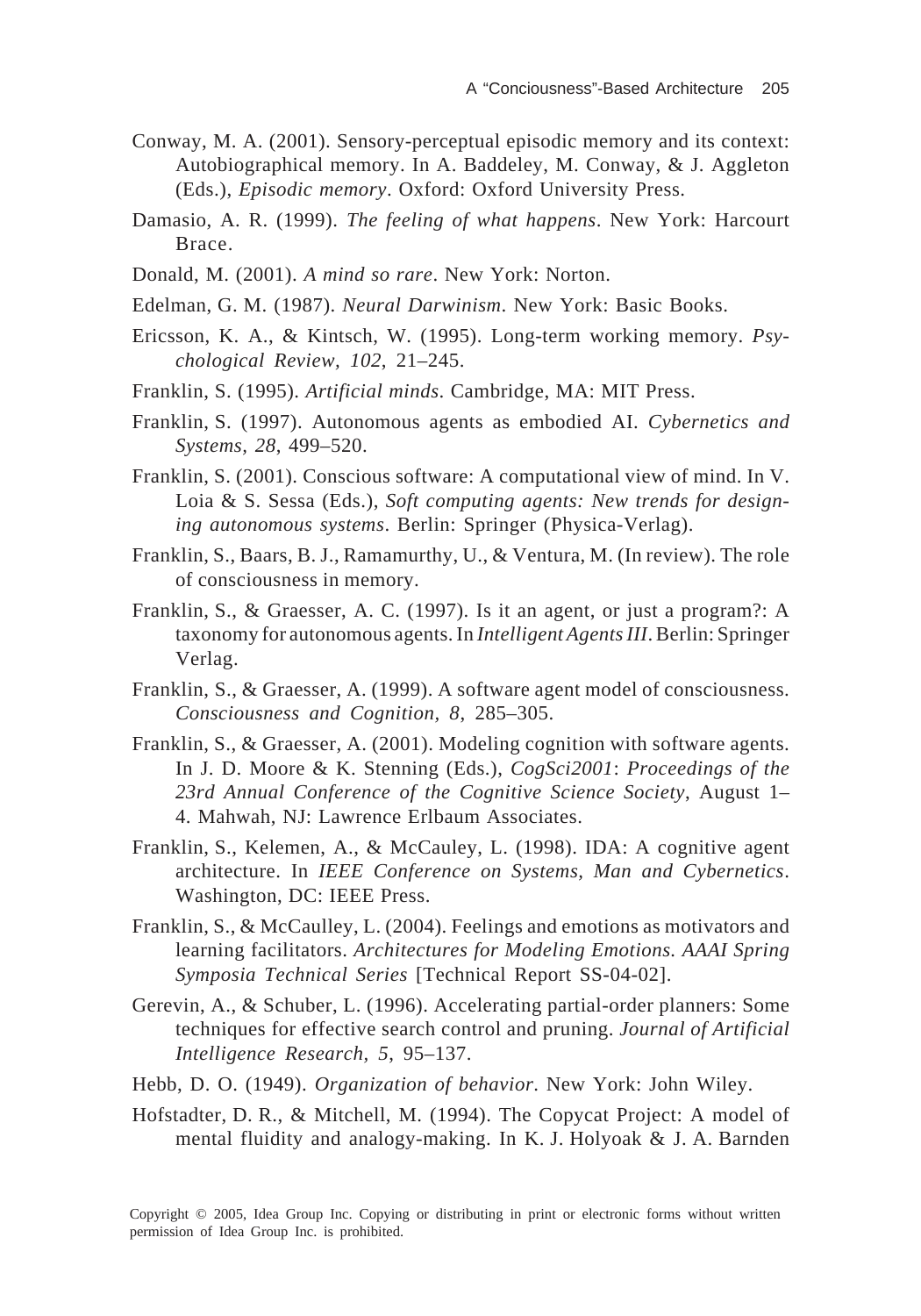(Eds.), *Advances in connectionist and neural computation theory, Vol. 2: Logical connections*. Norwood NJ: Ablex.

- Holland, J. H. (1986). A mathematical framework for studying learning in classifier systems. *Physica, 22 D*, 307–317. (Also in J. D. Farmer, A. Lapedes, N. H. Packard, & B. Wendroff [Eds.], *Evolution, games and learning*. Amsterdam: Elsevier/North Holland.)
- Holland, O. (Ed.). (2003). Special issue on machine consciousness. *Journal of Consciousness Studies, 10*(4–5).
- Jackson, J. V. (1987). Idea for a mind. *Siggart Newsletter, 181*, 23–26.
- Johnson, V. S. (1999). *Why we feel: The science of human emotions*. Reading, MA: Perseus Books.
- Kanerva, P. (1988). *Sparse distributed memory*. Cambridge, MA: The MIT Press.
- Kelemen, A., Liang, Y., Kozma, R., & Franklin, S. (2002). Optimizing intelligent agent's constraint satisfaction with neural networks. In A. Abraham & B. Nath (Eds.), *Innovations in intelligent systems*. Heidelberg: Springer-Verlag.
- Laird, E. J., Newell, A., & Rosenbloom, P. S. (1987). SOAR: An architecture for general intelligence. *Artificial Intelligence, 33*, 1–64.
- Maes, P. (1989). How to do the right thing. *Connection Science, 1*, 291–323.
- Maturana, H. R. (1975). The organization of the living: A theory of the living organization. *International Journal of Man–Machine Studies, 7*, 313– 332.
- Maturana, R. H., & Varela, F. J. (1980). *Autopoiesis and cognition: The realization of the living, Dordrecht*. Netherlands: Reidel.
- McCauley, T. L., & Franklin, S. (1998). An architecture for emotion. In *AAAI Fall Symposium Emotional and Intelligent: The Tangled Knot of Cognition*. Menlo Park, CA: AAAI Press.
- Minsky, M. (1985). *The society of mind*. New York: Simon & Schuster.
- Negatu, A., & Franklin, S. (2002). An action selection mechanism for "conscious" software agents. *Cognitive Science Quarterly, 2*, 363–386.
- Negatu, A., McCauley, T. L., & Franklin, S. (In review). Automatization for software agents.
- Ornstein, R. (1986). *Multimind*. Boston, MA: Houghton Mifflin.
- Panksepp, J. (1998). *Affective neuroscience*. Oxford: Oxford University Press.
- Picard, R. (1997). *Affective computing*. Cambridge, MA: The MIT Press.